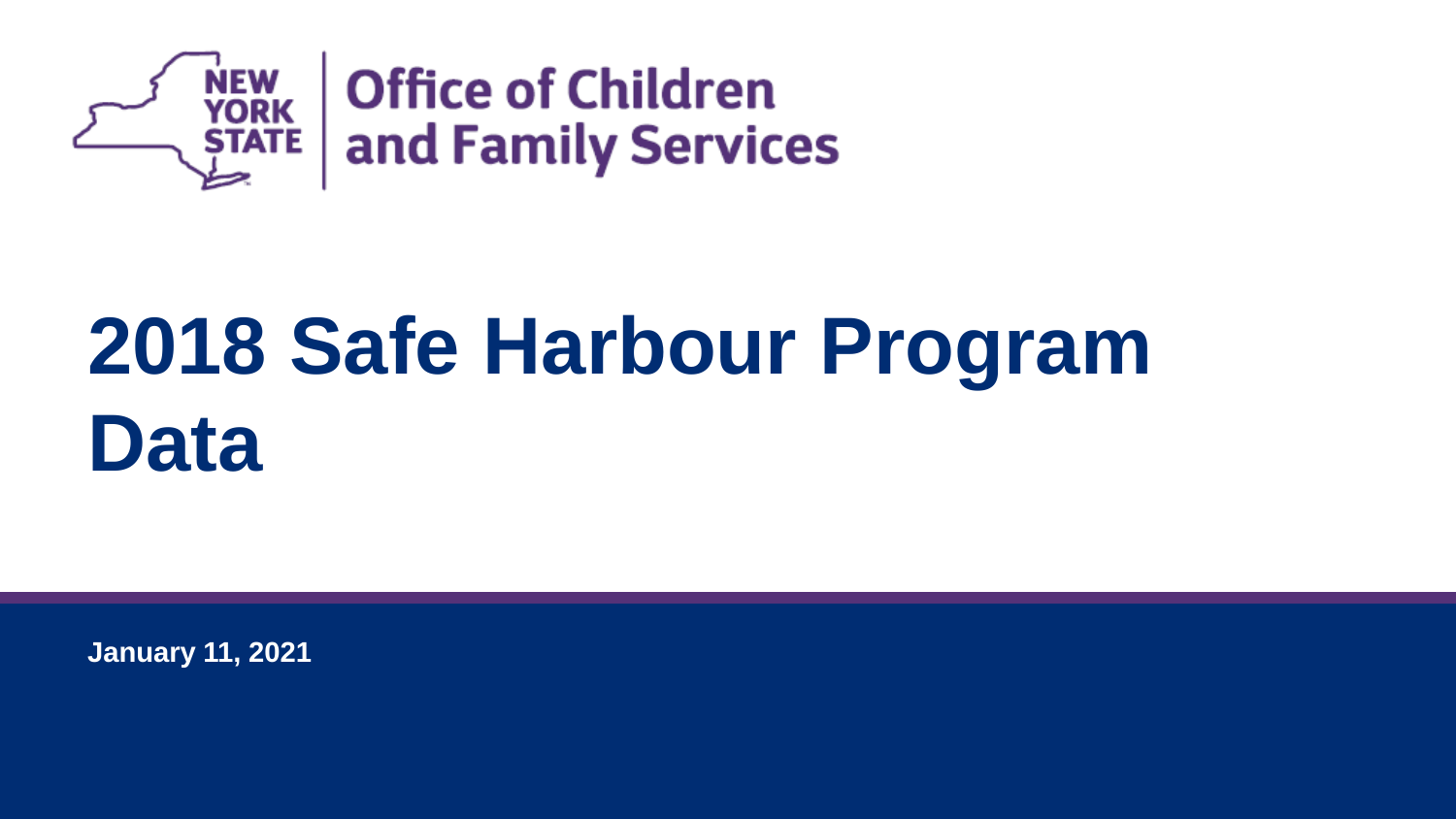## **Youth Identified Over Time**

**WALK** -- Number of Youth Identified as Trafficked or At-Risk

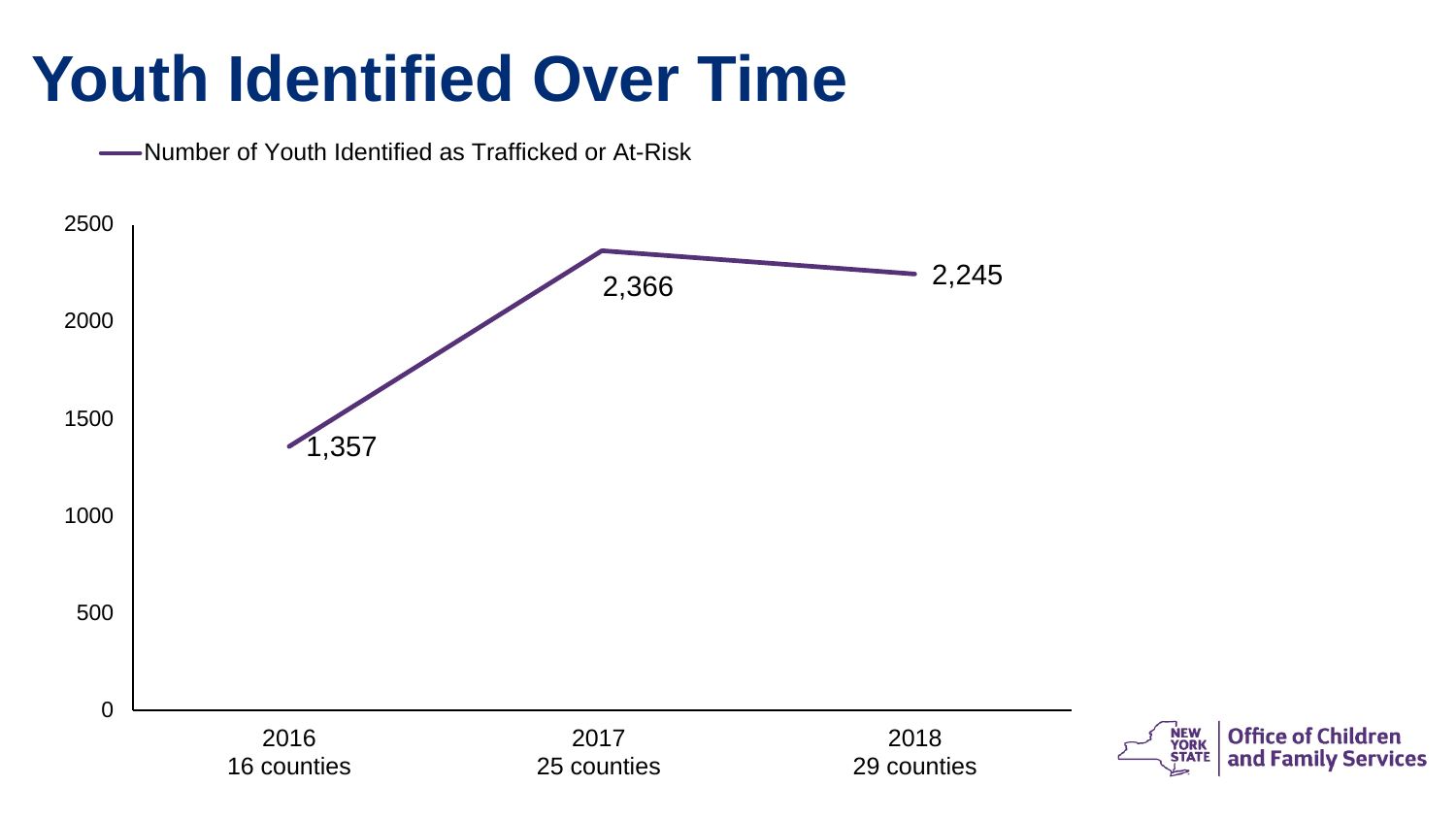## **2018 Program Data**

#### **In 2018:**

- 29 counties reported data
- 2,245 youth were identified as trafficked or at risk at the time of referral
	- 355 of these youth met the federal definition of a sex trafficking victim\*
	- 1,890 were identified as high or medium risk of trafficking\*
	- Although 2,294 youth were identified for services by the program, 49 youth are excluded from this data set because their risk levels were not reported.
- 58 of the 2,245 youth were also identified as trafficked or at risk for labor trafficking

\*For more information on how risk levels were determined please refer to OCFS-3920.

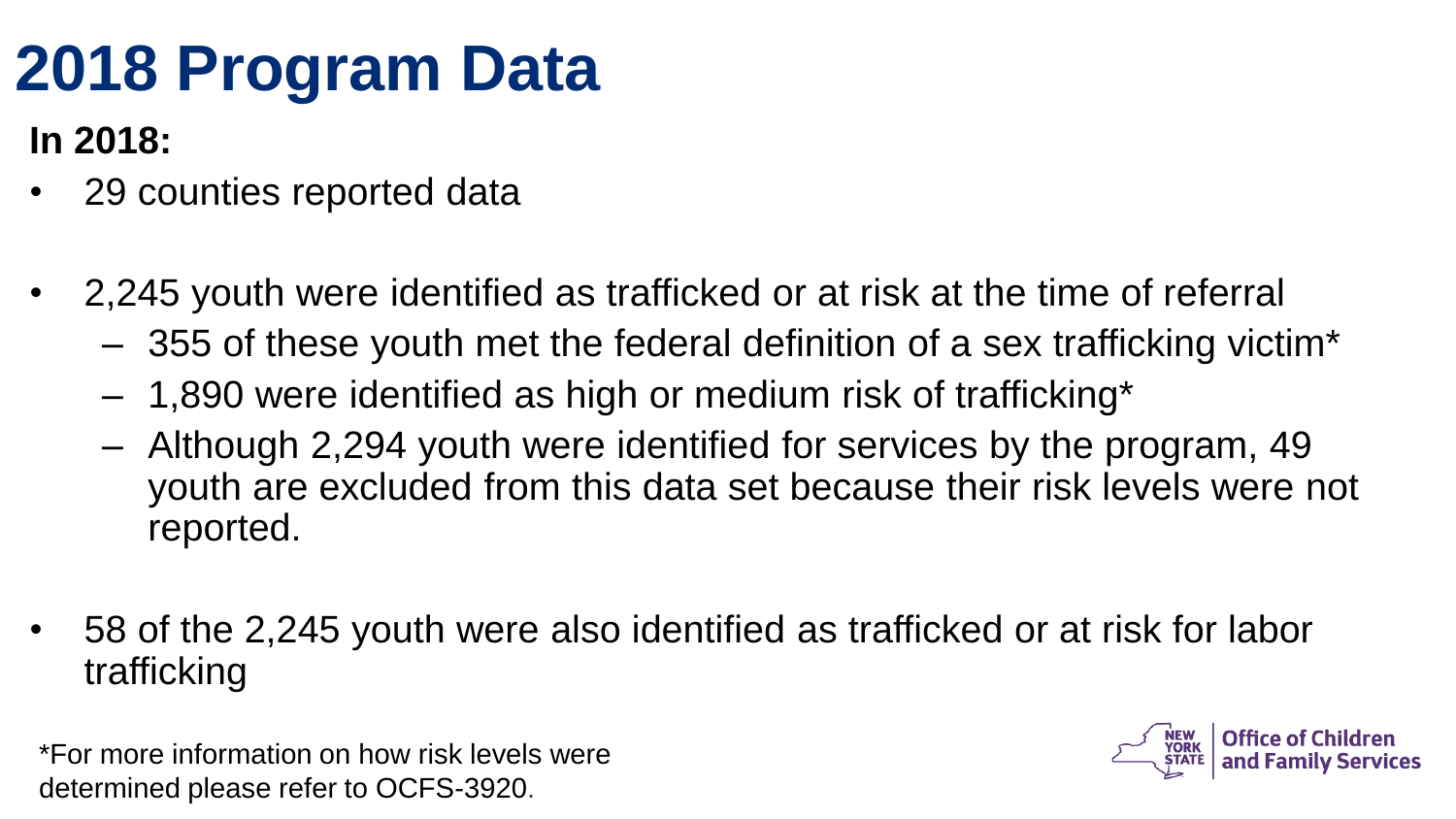#### **Youth Identified by Location (2,245)** By OCFS Regional Office

Misconceptions remain that child trafficking is only a "big city" issue, however in 2018, 78% of youth identified in NYS were in regions other than NYC.



SVRO – Spring Valley SRO – Syracuse SVRO-LI – Long Island ARO – Albany RRO – Rochester BRO – Buffalo [https://ocfs.ny.gov/directories/regional](https://ocfs.ny.gov/directories/regional-offices.php)offices.php

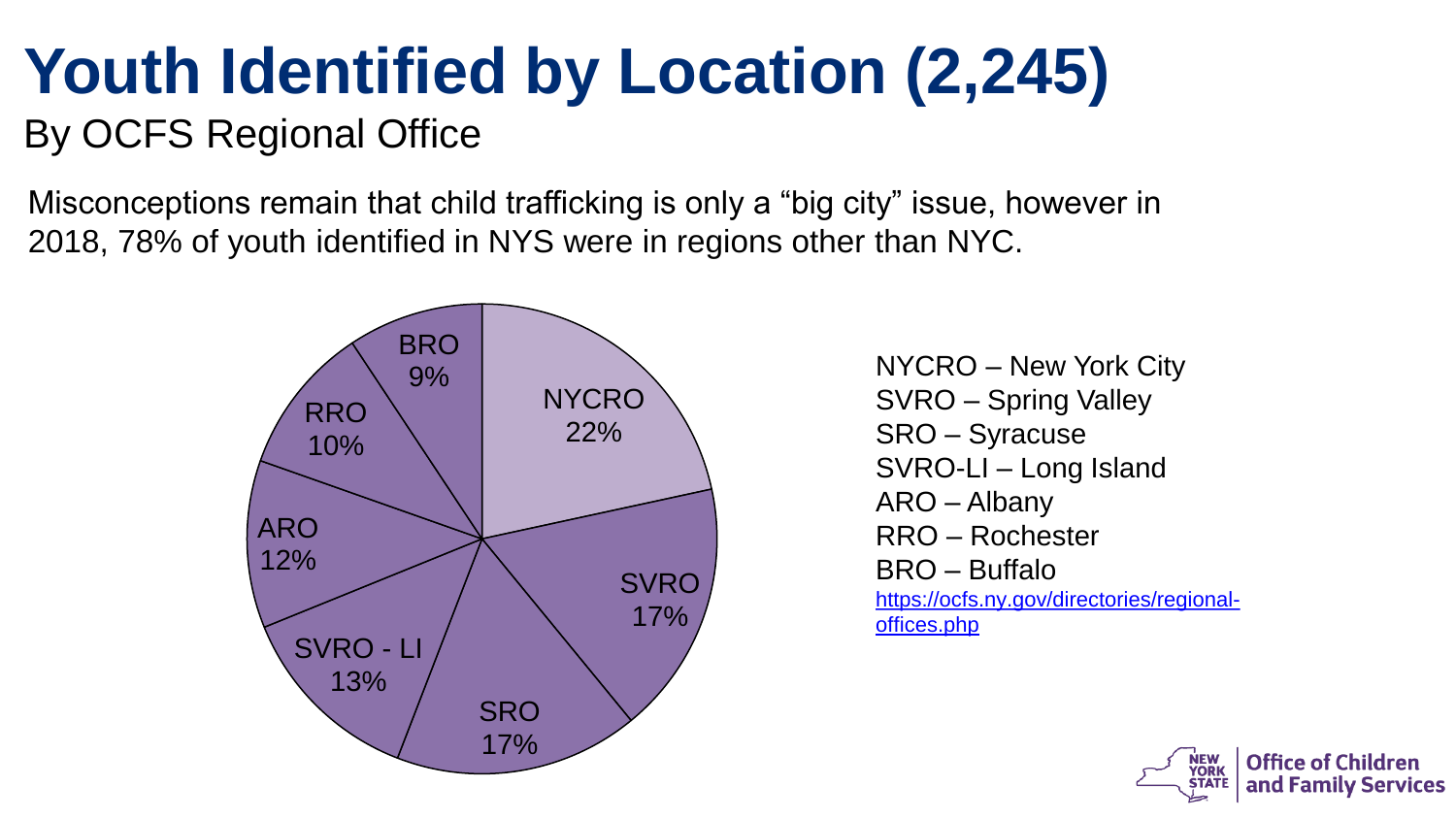#### **Youth Identified by County**



Youth At Risk  $(1,890)$  Met Federal Definition of Victim/Survivor (355)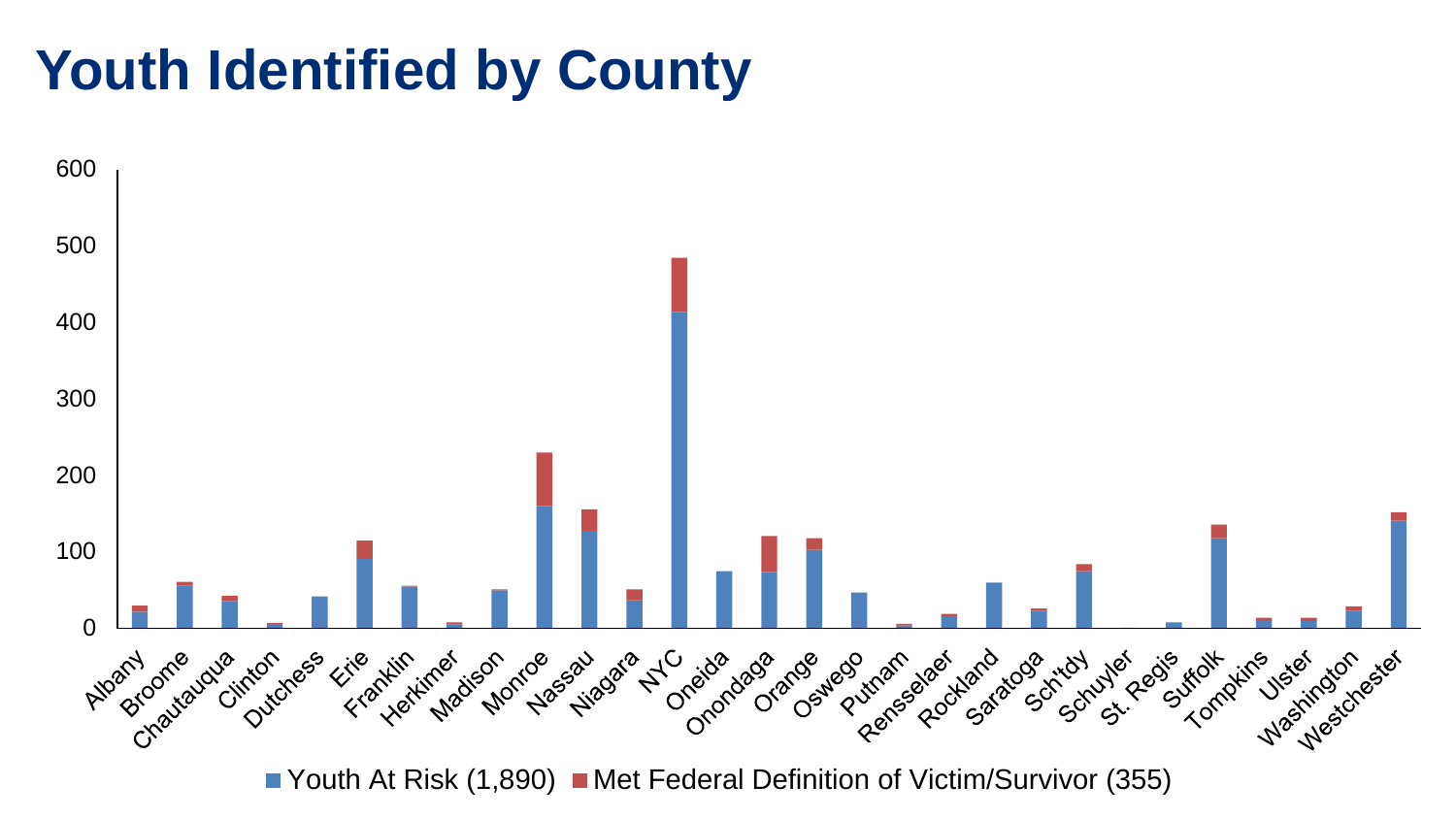### **Child Welfare vs Non-Child Welfare Referrals**

While child welfare agencies collectively referred slightly more youth in total and those at risk of trafficking than non-child welfare agencies, non-child welfare agencies referred more youth who met the federal definition of a trafficking victim/survivor. *\*For the purpose of this graph, child welfare includes referrals from CAC, MDT, DSS (CPS Foster Care preventative). Every other referral source was considered non child welfare.* 

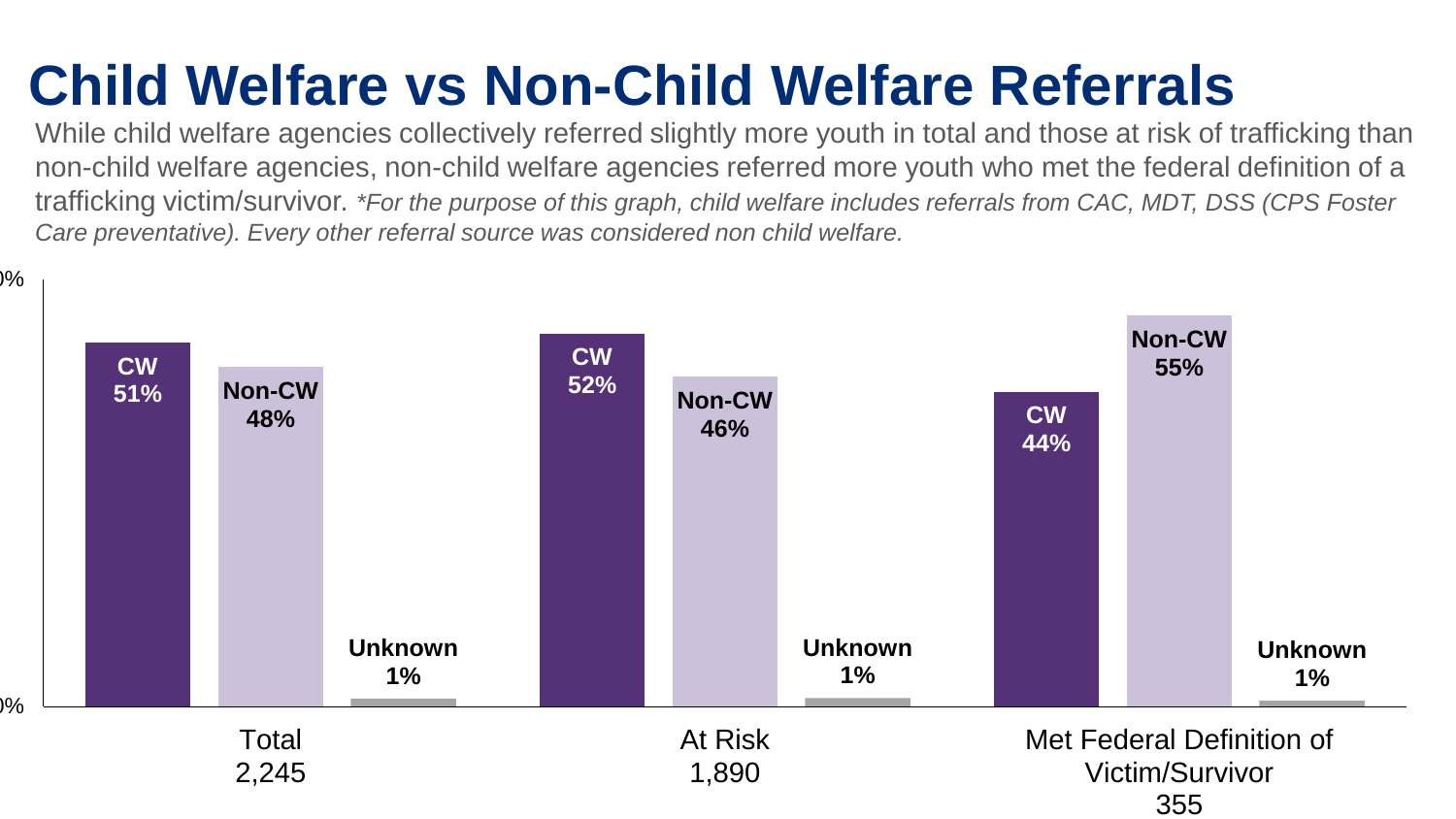#### **Youth's Referral Source & Trafficking Status**

Ranking the numbers of youth referred by source and trafficking status at time of referral shows CPS referred the highest number of youth any single source, regardless of status.

**Met Federal Definition of Victim / Survivor** 



0 550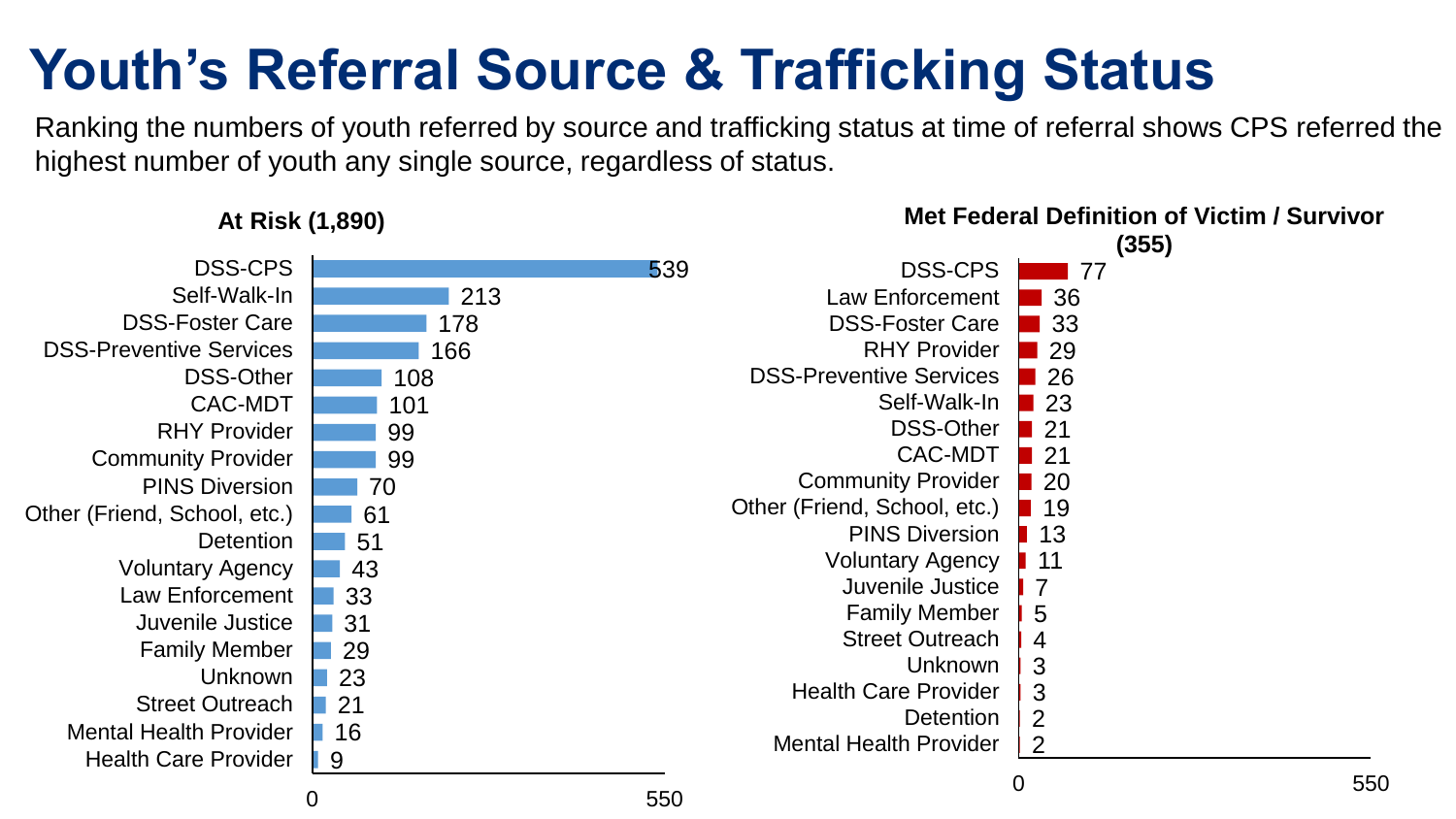# **Youth Demographics and Victimization**

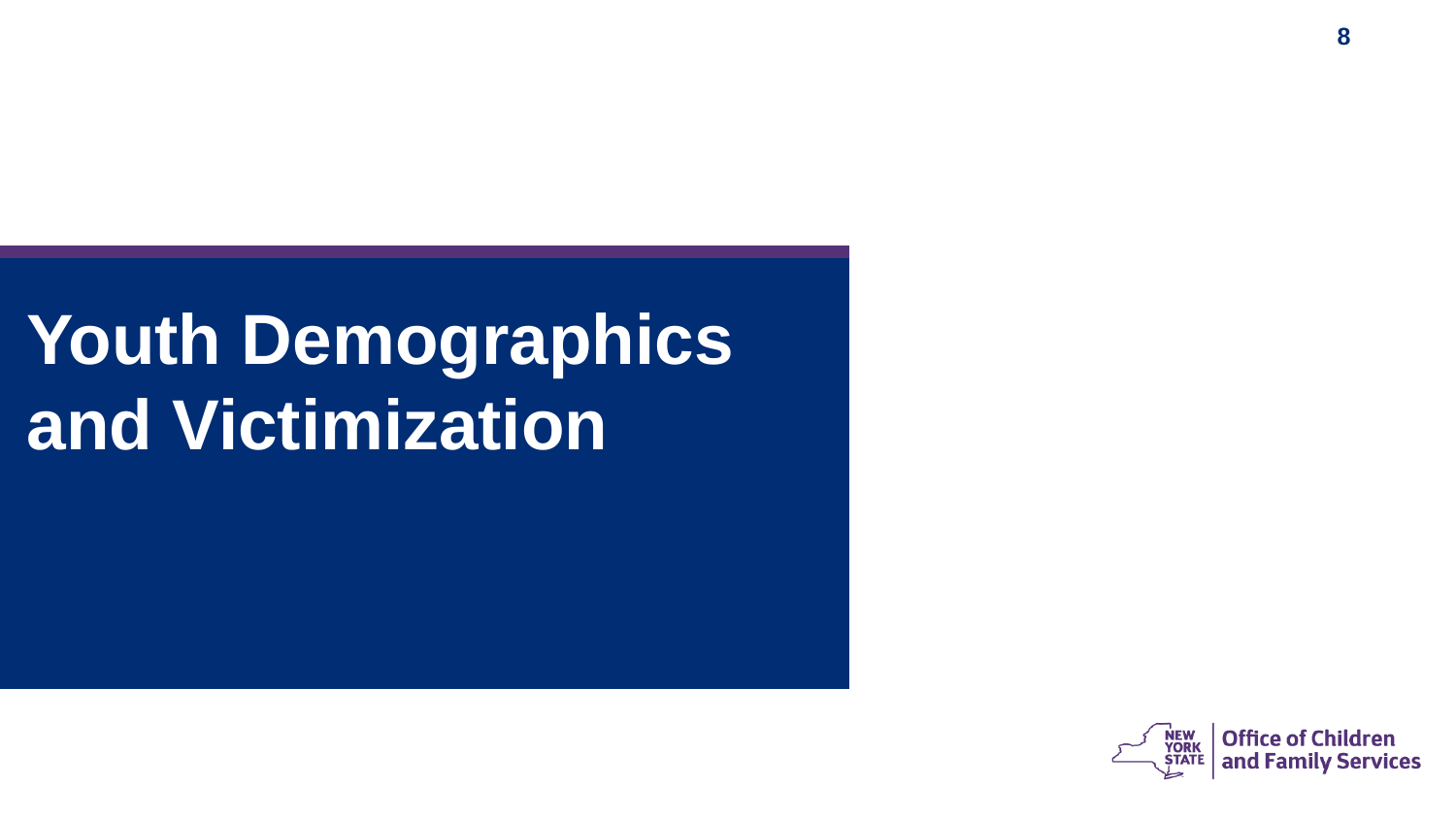#### **Youth's Age When Exploitation Began**

A full scale look at the responses for this variable shows that age at first exploitation was unknown for 1,962 youth – about 87% of the sample.

1.962 258 120 1,704 113 77 49 26 18 11 and under 12 and 13 16 and 17  $18+$ 14 and 15 Unknown

A closer look at the known age distributions shows that the greatest number of youth were aged 14 and 15 when they were first exploited, regardless of their trafficking status at their time of referral for Safe Harbour programming.

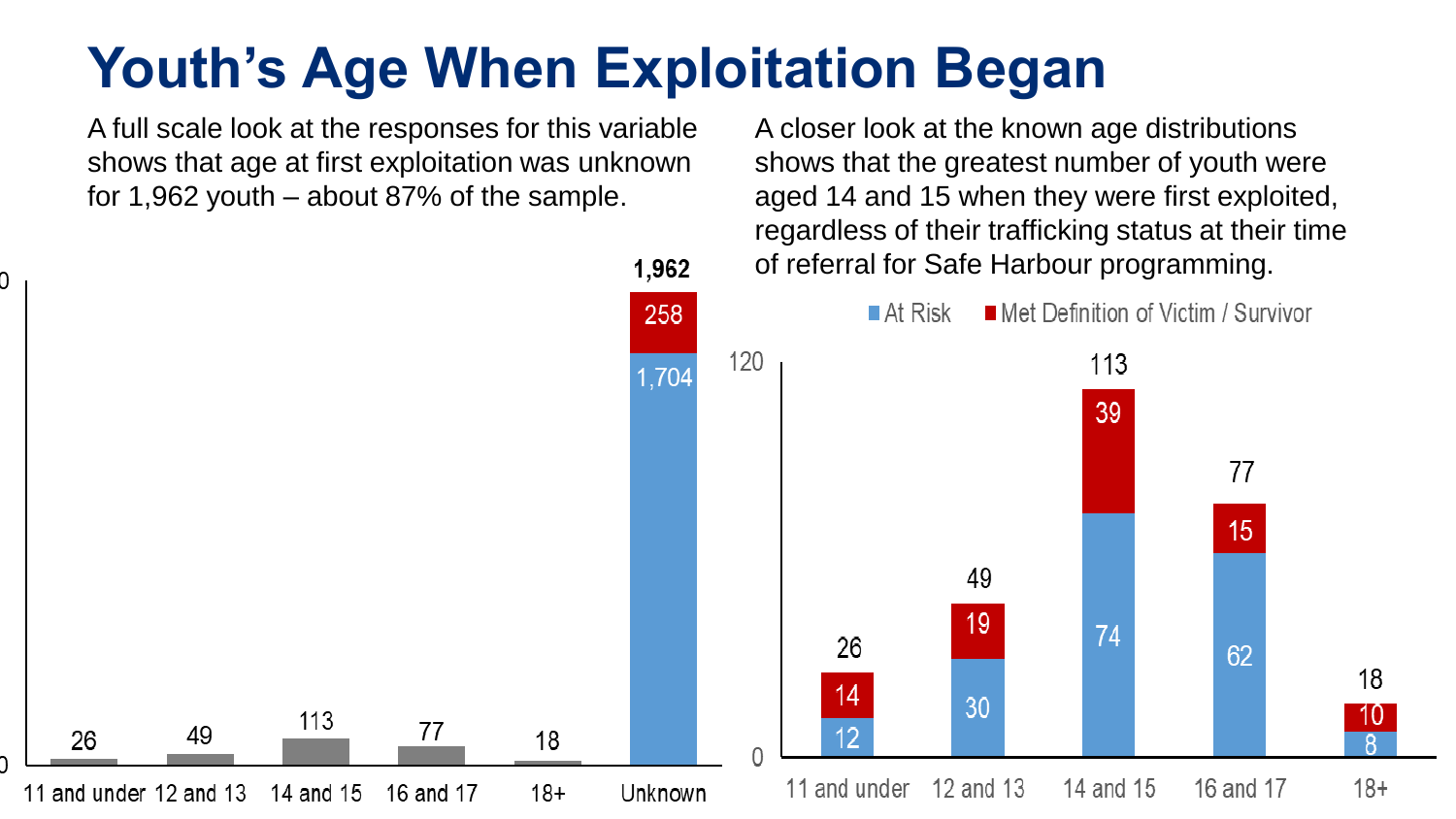#### **Youth's Age at Time of Referral**

Regardless of when a youth's trafficking began, most youth identified by a Safe Harbour program were age 14 or older.

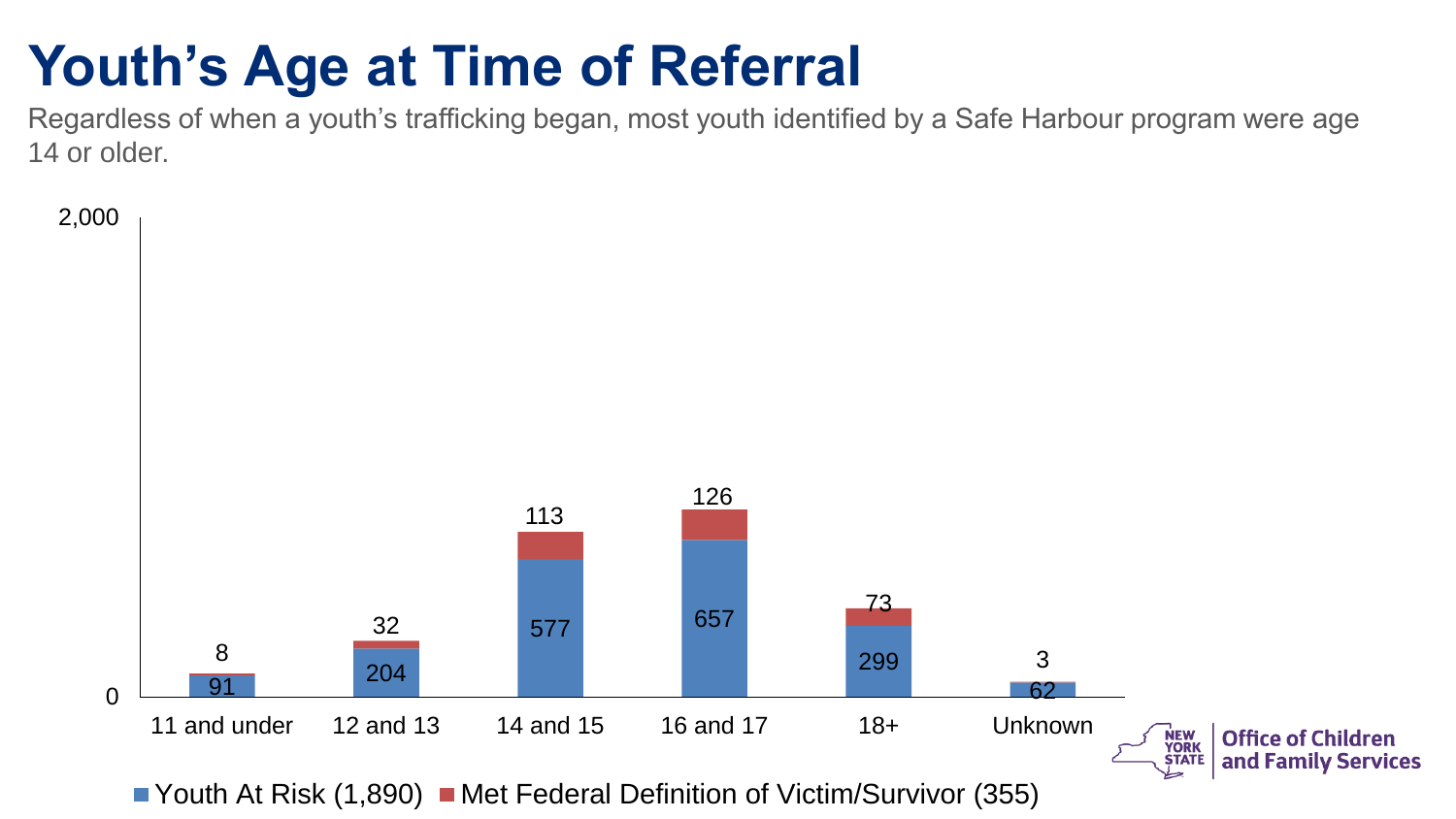#### **Youth's Gender Identity**

Although sex trafficking is often portrayed as an issue only impacting girls, nearly a quarter of all youth (22%) in 2018 identified as cis-male, transgender, or gender non-conforming/non-binary.

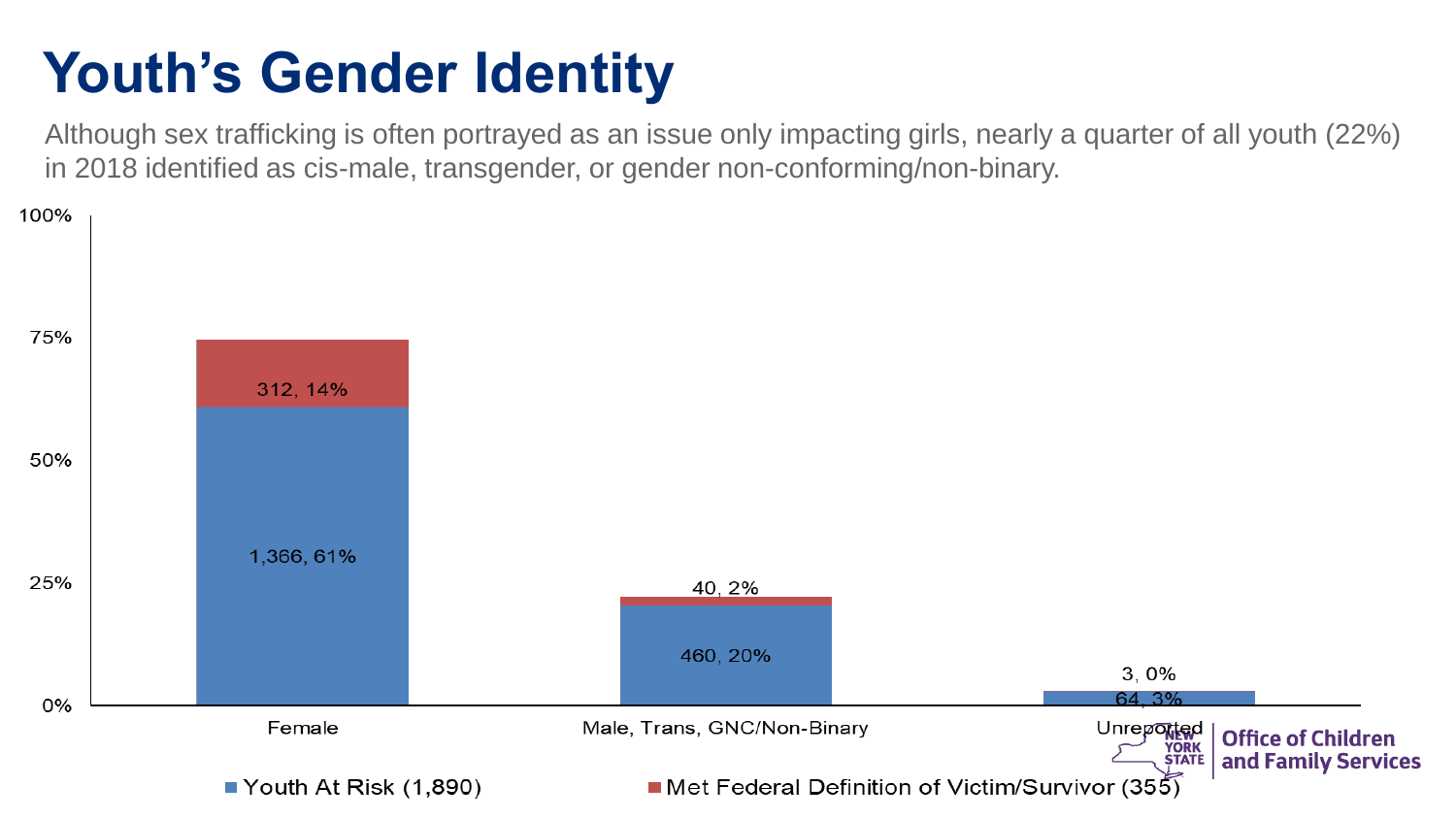#### **Youth's Sexual Orientation by Trafficking Status**

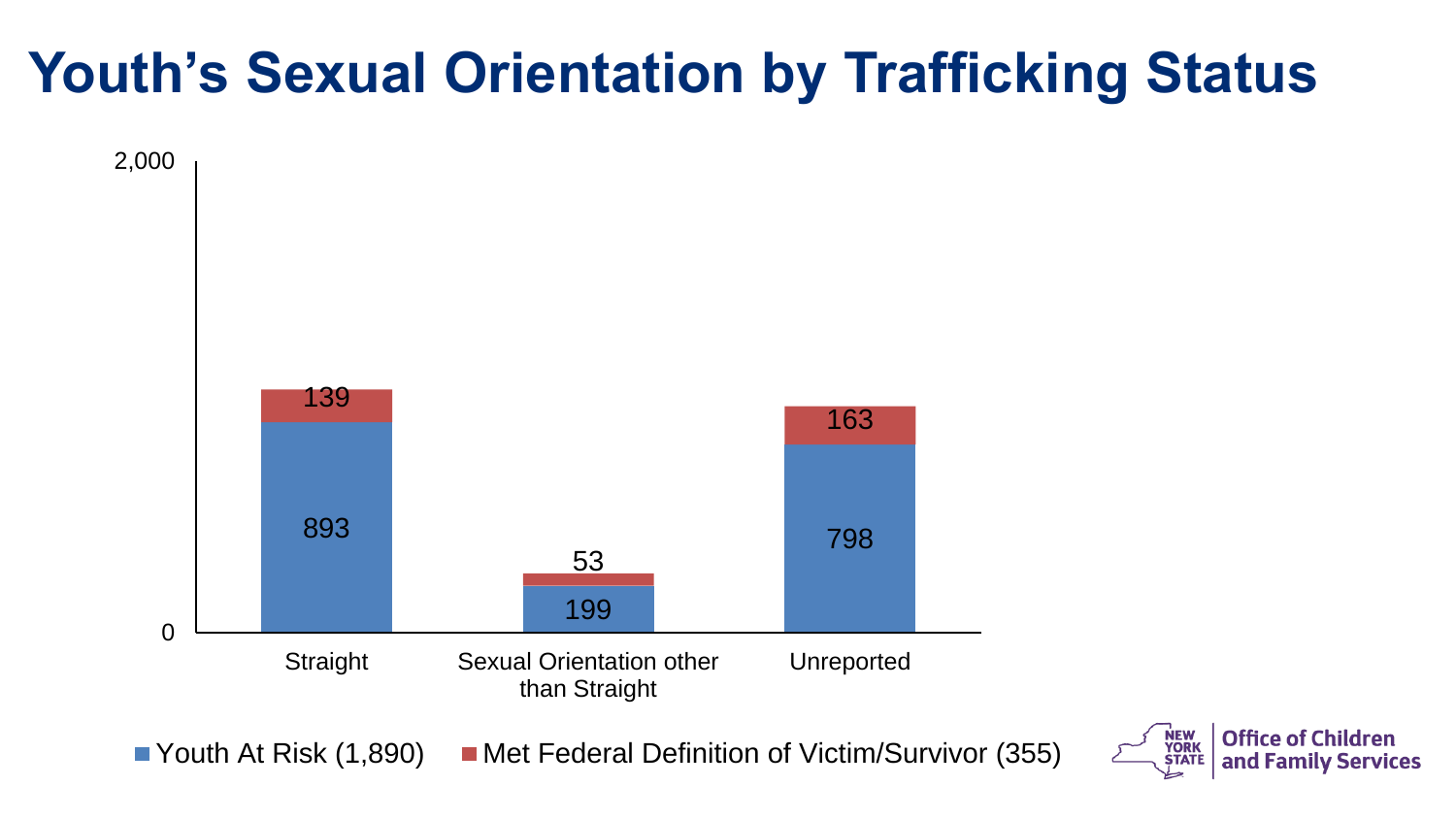### **Youth's Racial Identity by Trafficking Status**

32% of youth identified by the Safe Harbour program in 2018 identified as Black/African American, even though Black/African American children represent approximately 18% of NY's youth between the ages of zero and 20 years old.

2,000

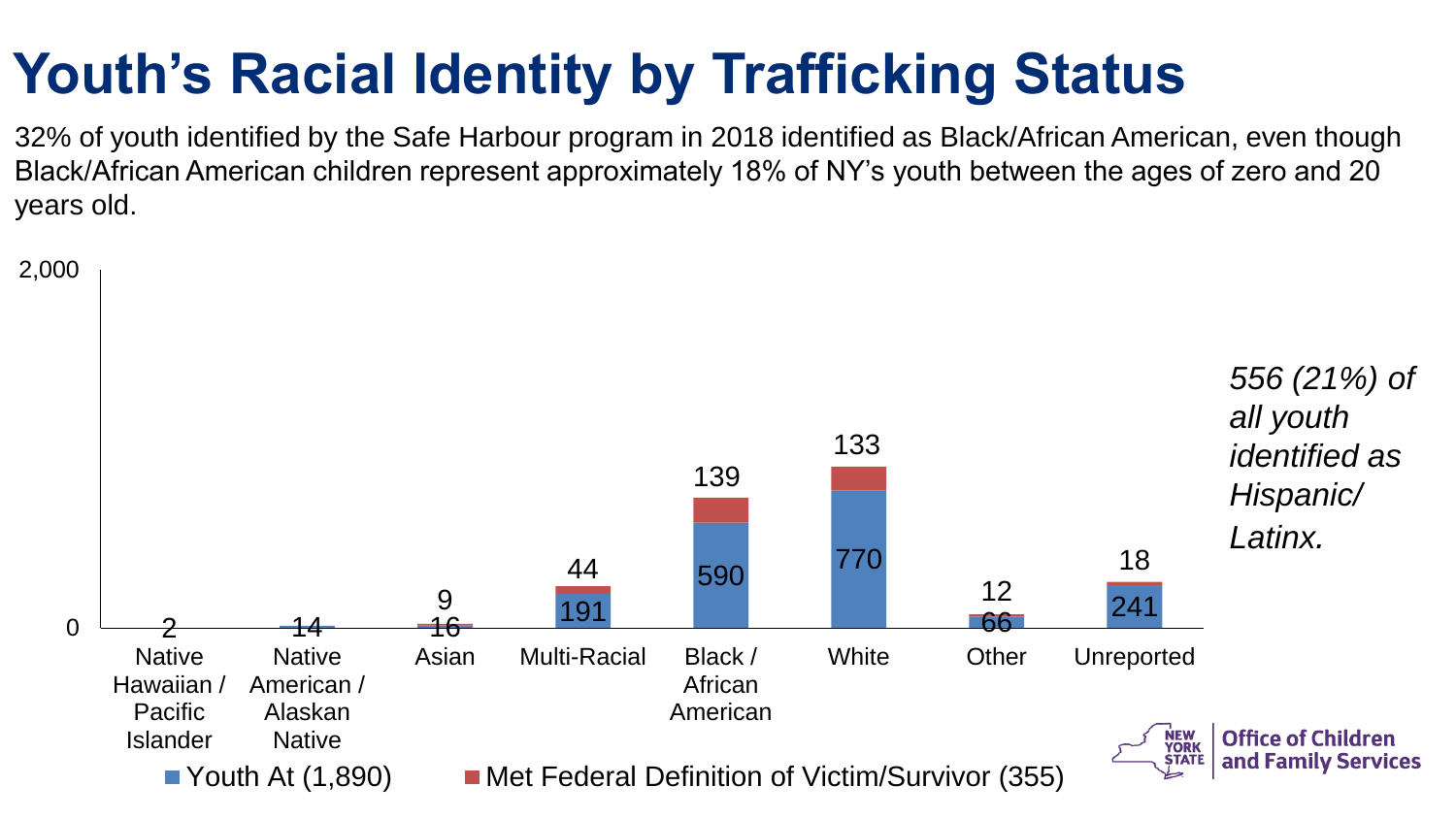### **Youth's Last Grade Completed by Trafficking Status**

At the time of referral

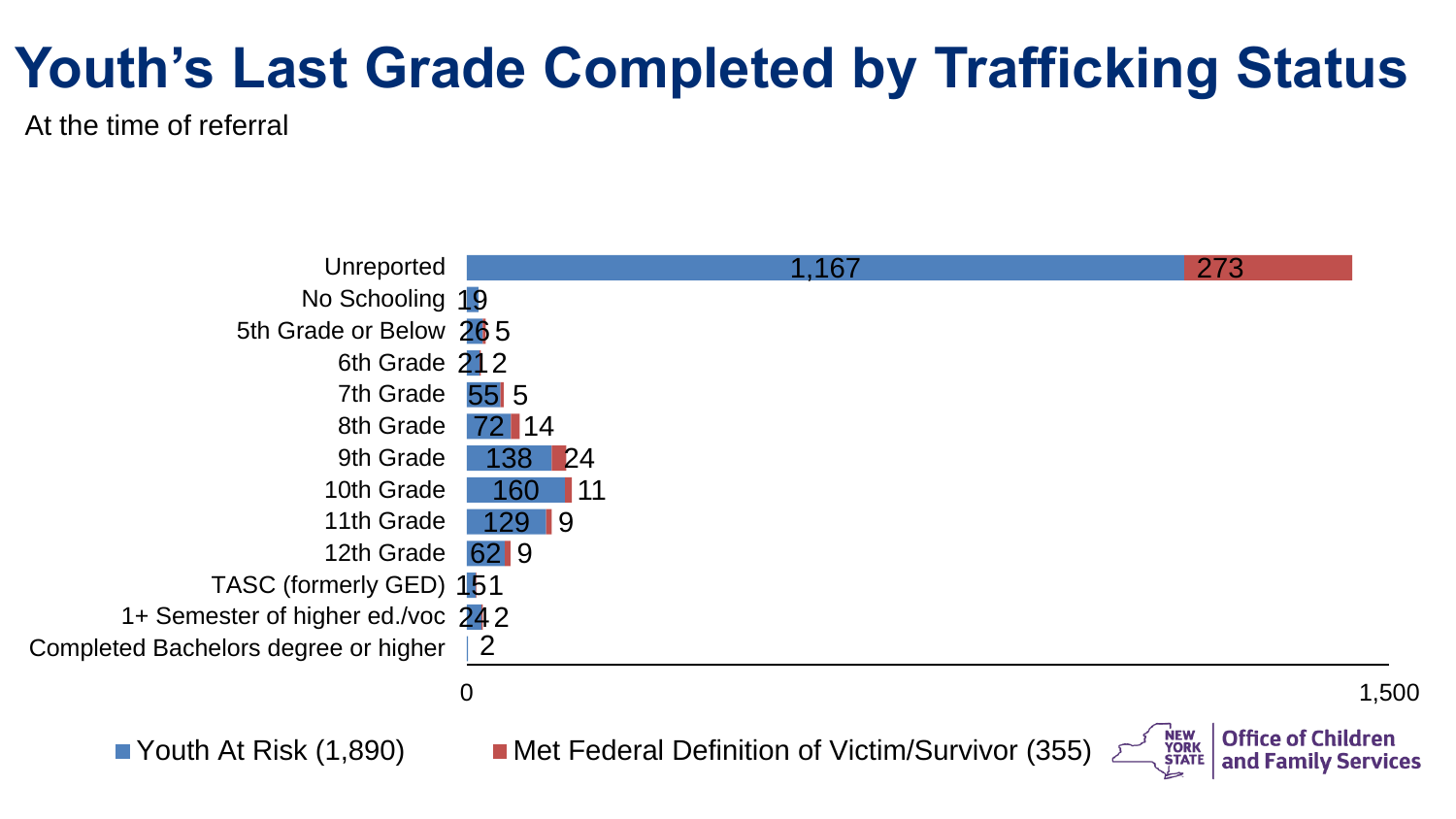## **Relation of Trafficker to Youth: CSEC**

At the time of referral

| Unreported                                                         | 1,563                                                | 167                                                                                     |
|--------------------------------------------------------------------|------------------------------------------------------|-----------------------------------------------------------------------------------------|
| Street/Survival-oriented exploitation experiences                  | 97 32                                                |                                                                                         |
| Romantic partner 5829                                              |                                                      |                                                                                         |
| Person(s) met on internet or social media 52 13                    |                                                      |                                                                                         |
|                                                                    | Other 17 34                                          |                                                                                         |
| Family friend/trusted adult 19 19                                  |                                                      |                                                                                         |
| Bio/Adopted parent 25 10                                           |                                                      |                                                                                         |
| Friend/other youth 1513                                            |                                                      |                                                                                         |
| Gang 191                                                           |                                                      |                                                                                         |
| Other family member (sibling, cousin, Aunt, etc.) 1 <sup>3</sup> 6 |                                                      |                                                                                         |
| Romantic partner of caregiver 11 29                                |                                                      |                                                                                         |
| Employer or labor recruiter $1_1$                                  |                                                      |                                                                                         |
| <b>Foster Parent</b>                                               |                                                      |                                                                                         |
| Youth At Risk (1,890)                                              | 0<br>Met Federal Definition of Victim/Survivor (355) | <b>Office of Children</b><br><b>NEW<br/>YORK</b><br>and Family Services<br><b>STATE</b> |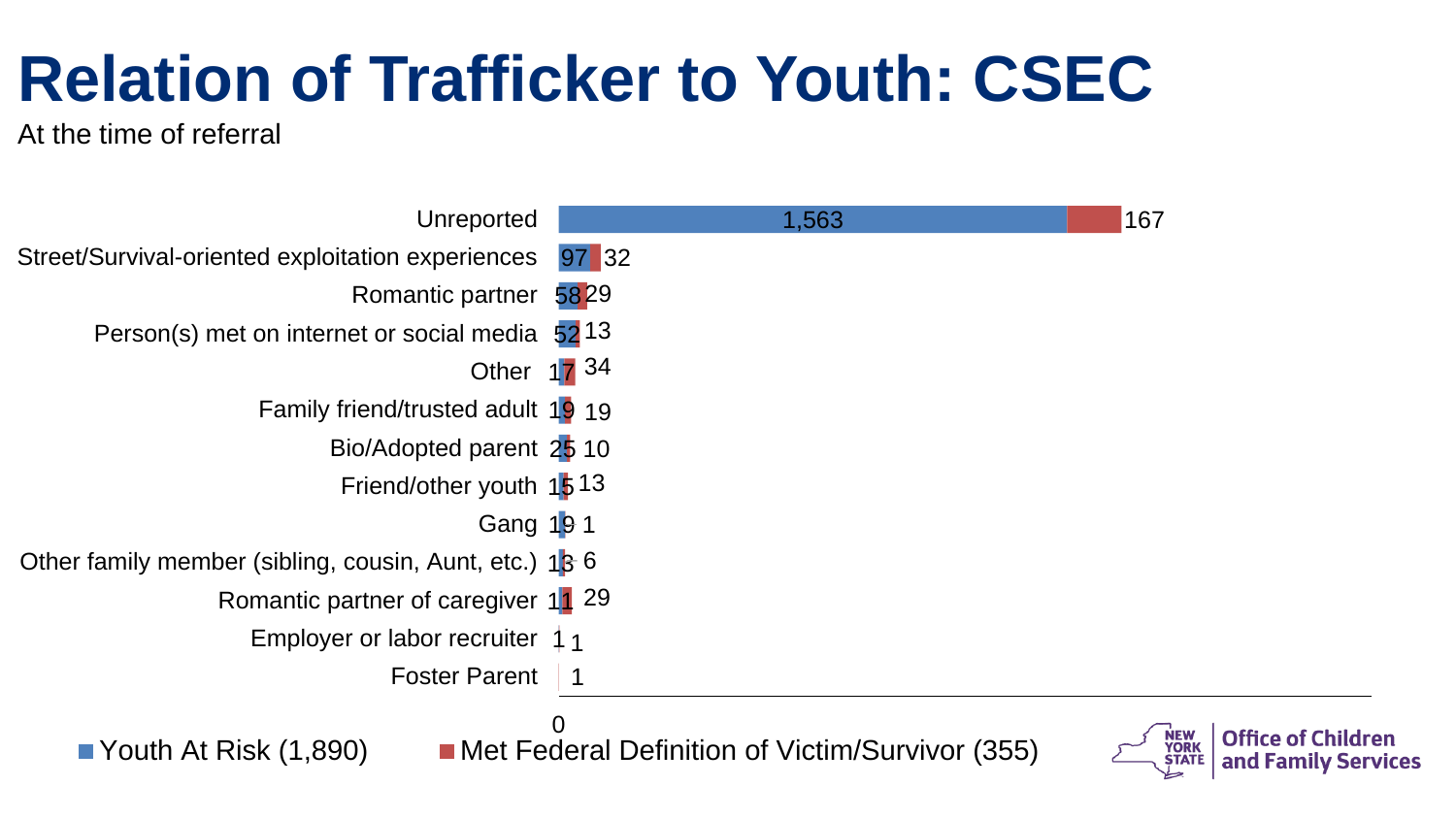## **Relation of Trafficker to Youth: Labor Trafficking**

At the time of referral

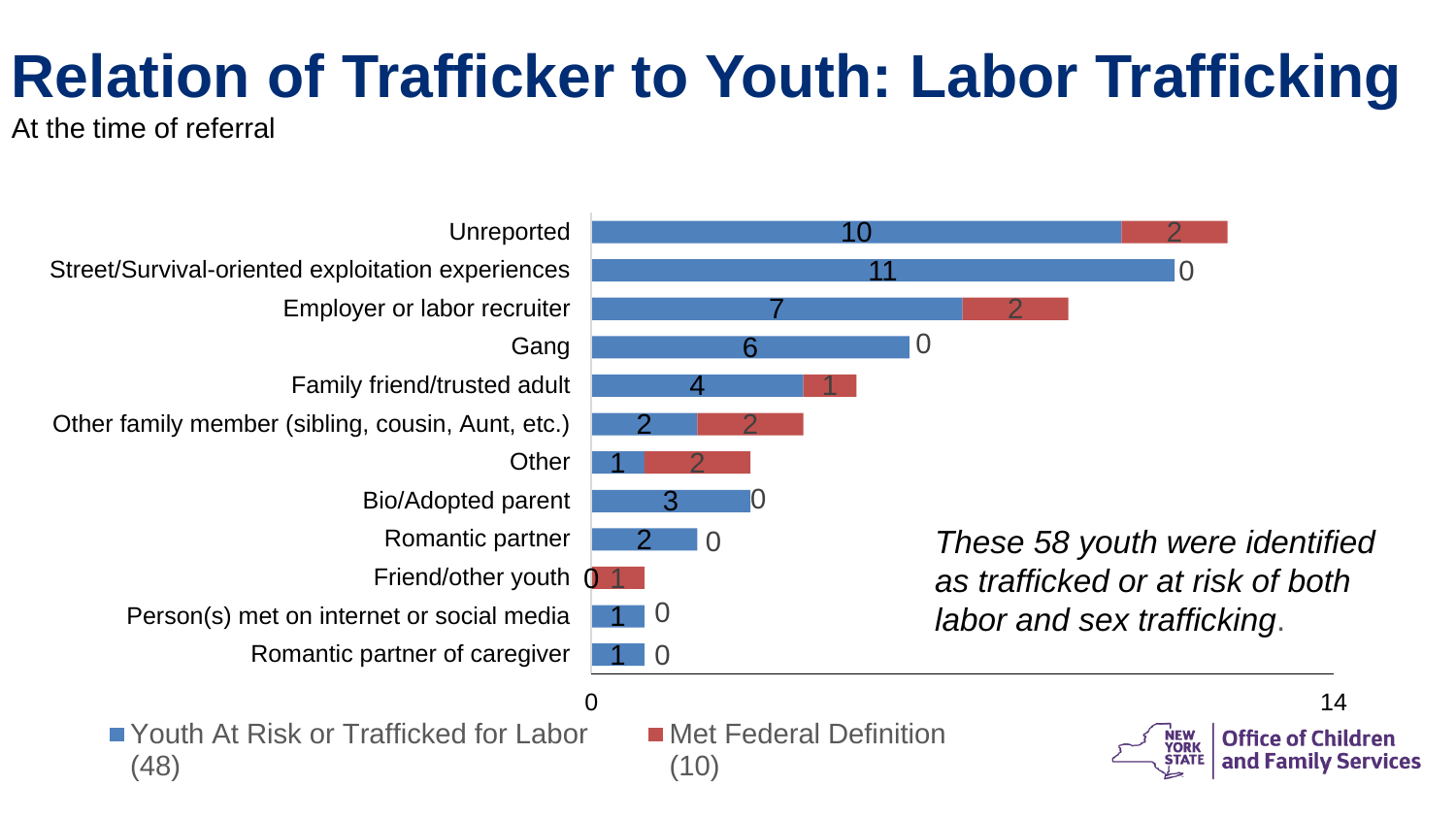## **Force, Fraud, Coercion, and Social Media**

Present in Youth's Experience

These elements are reported as identified by program staff. Youth may appear in more than one category.

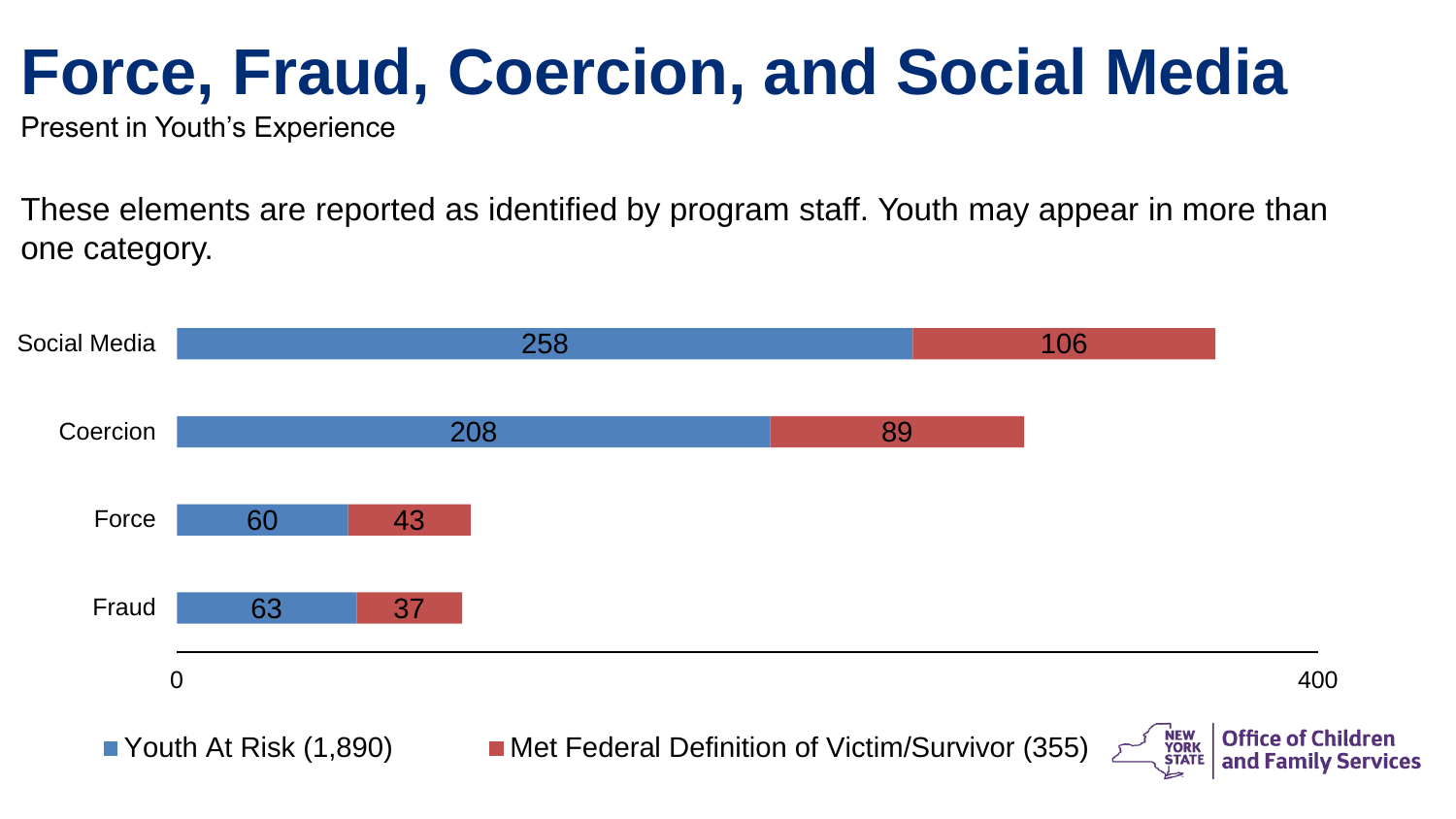# **Service Needs Met**

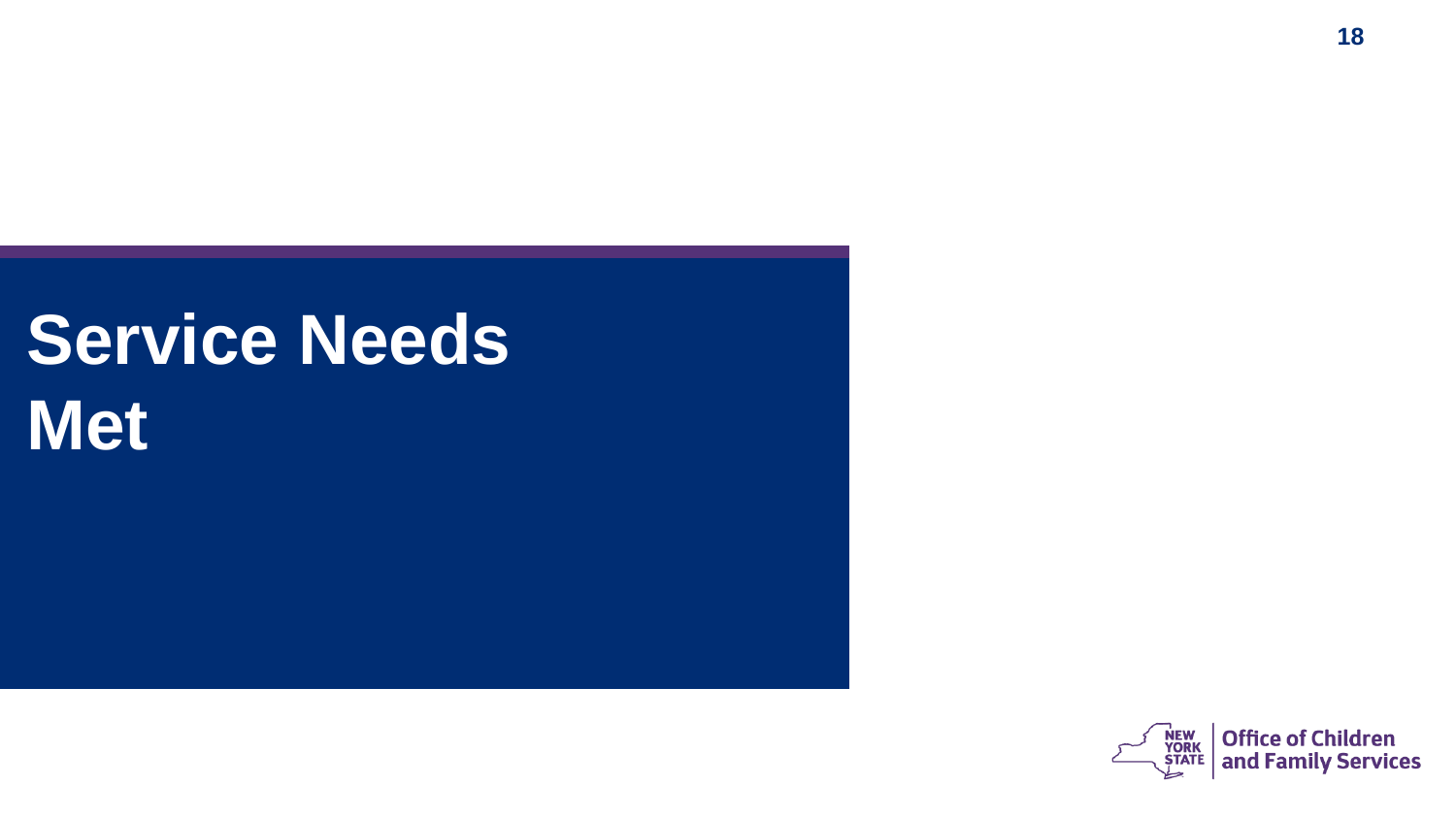### **Service and System Involvement Data**

- Programs reported the types of services provided to youth and their families using Safe Harbour funds.
- In order of frequency, the services most often accessed included:
	- 1. Case management & service navigation support
	- 2. Basic needs (food, clothing, emergency funds, etc.)
	- 3. Positive youth development opportunities
- Program data reflected an increase in youth's accessing services and supports from intake to the end of the program year. This suggests that:
	- 1. engagement over time is necessary to develop trust and identify needs and available services;
	- 2. youth's needs may change over time;
	- 3. a long-term, flexible response is required to support trafficked young people.
- 114 youth were contacted but refused Safe Harbour: NY services.

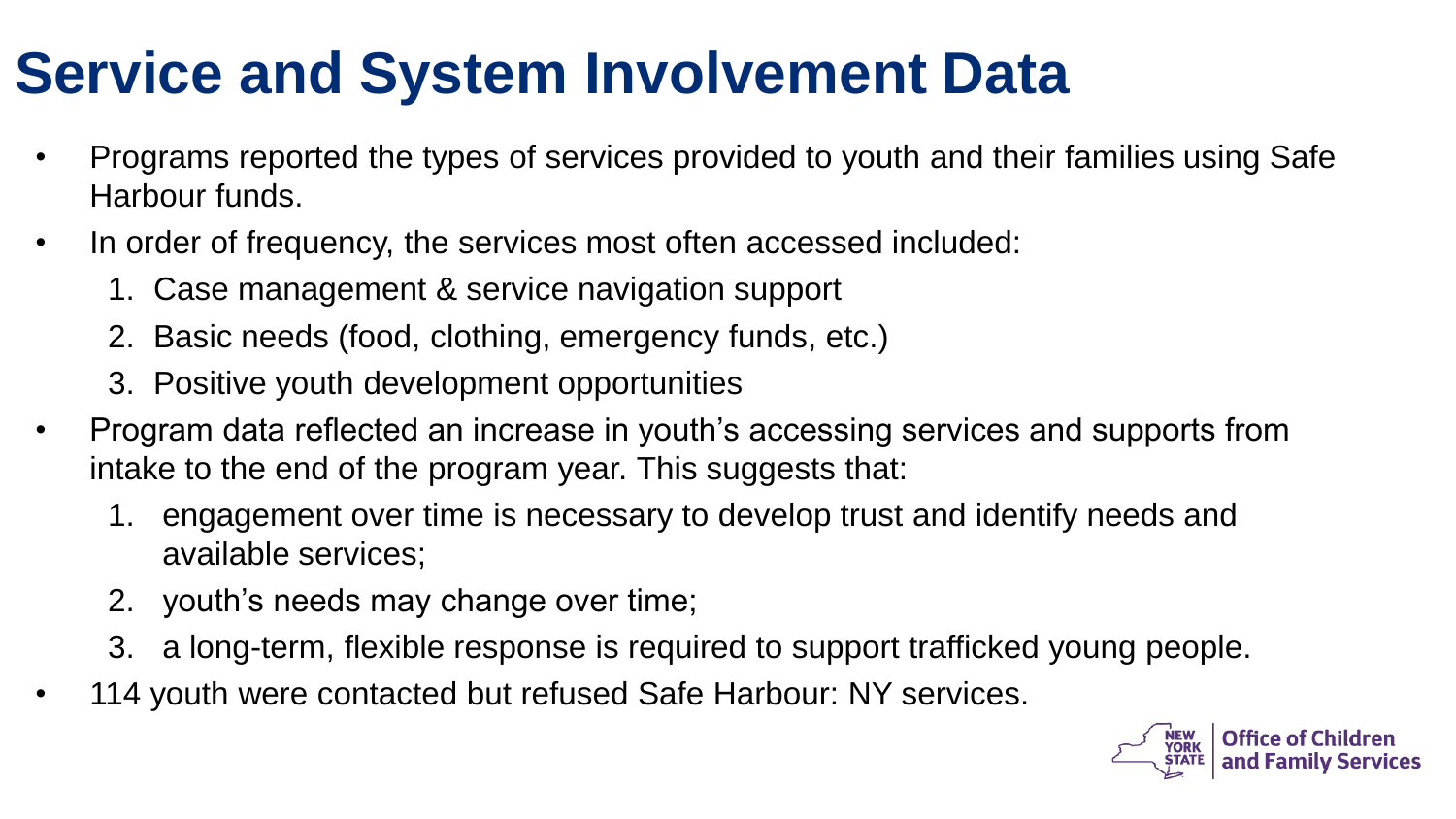## **Service Needs Met Using Safe Harbour: NY Funds (2,290)**



*These elements are reported as identified by program staff. Youth may appear in more than one category.*

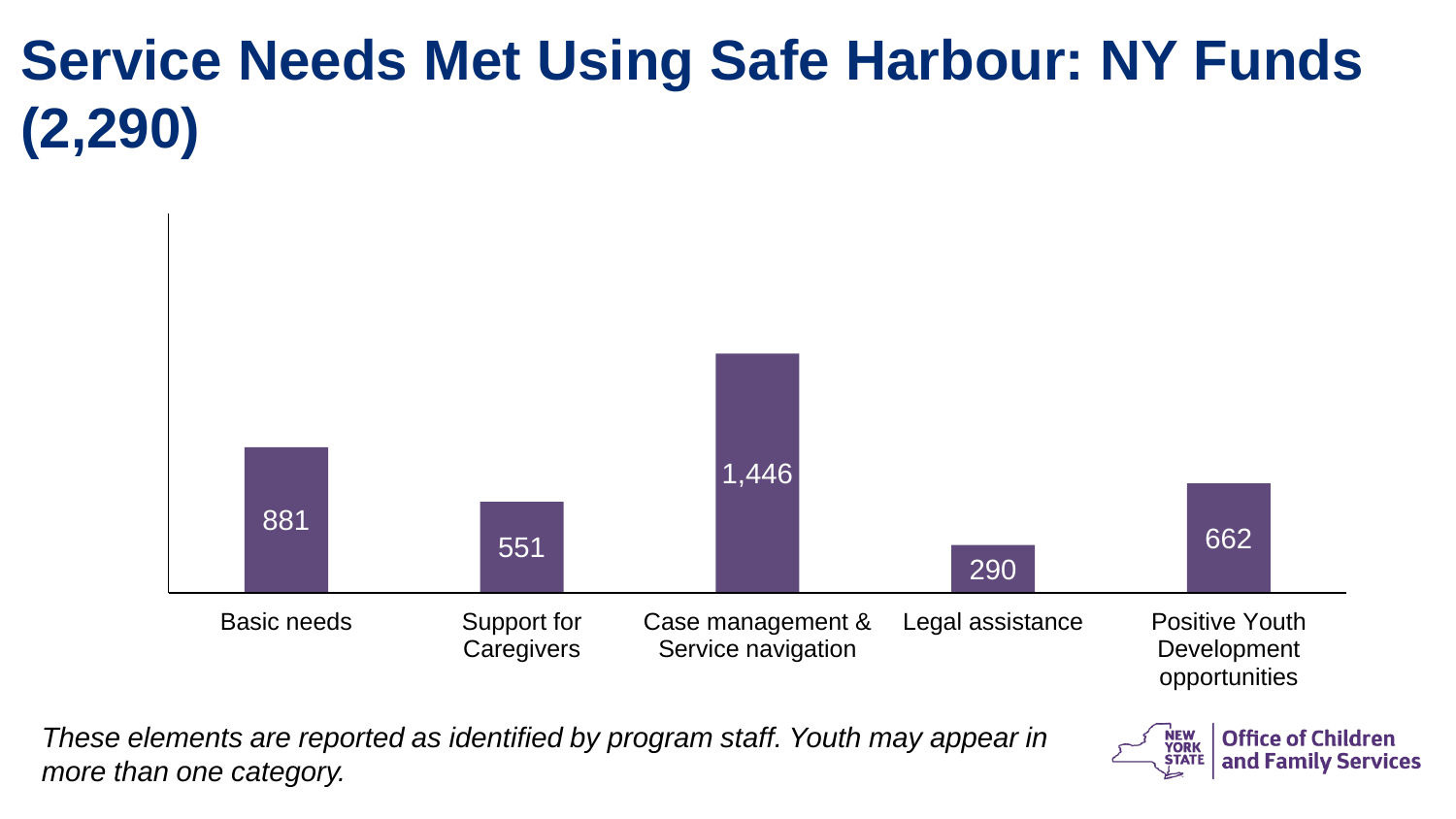## **Service Needs Met Using Safe Harbour: NY Funds (2,290)**



*These elements are reported as identified by program staff. Youth may appear in more than one category.*

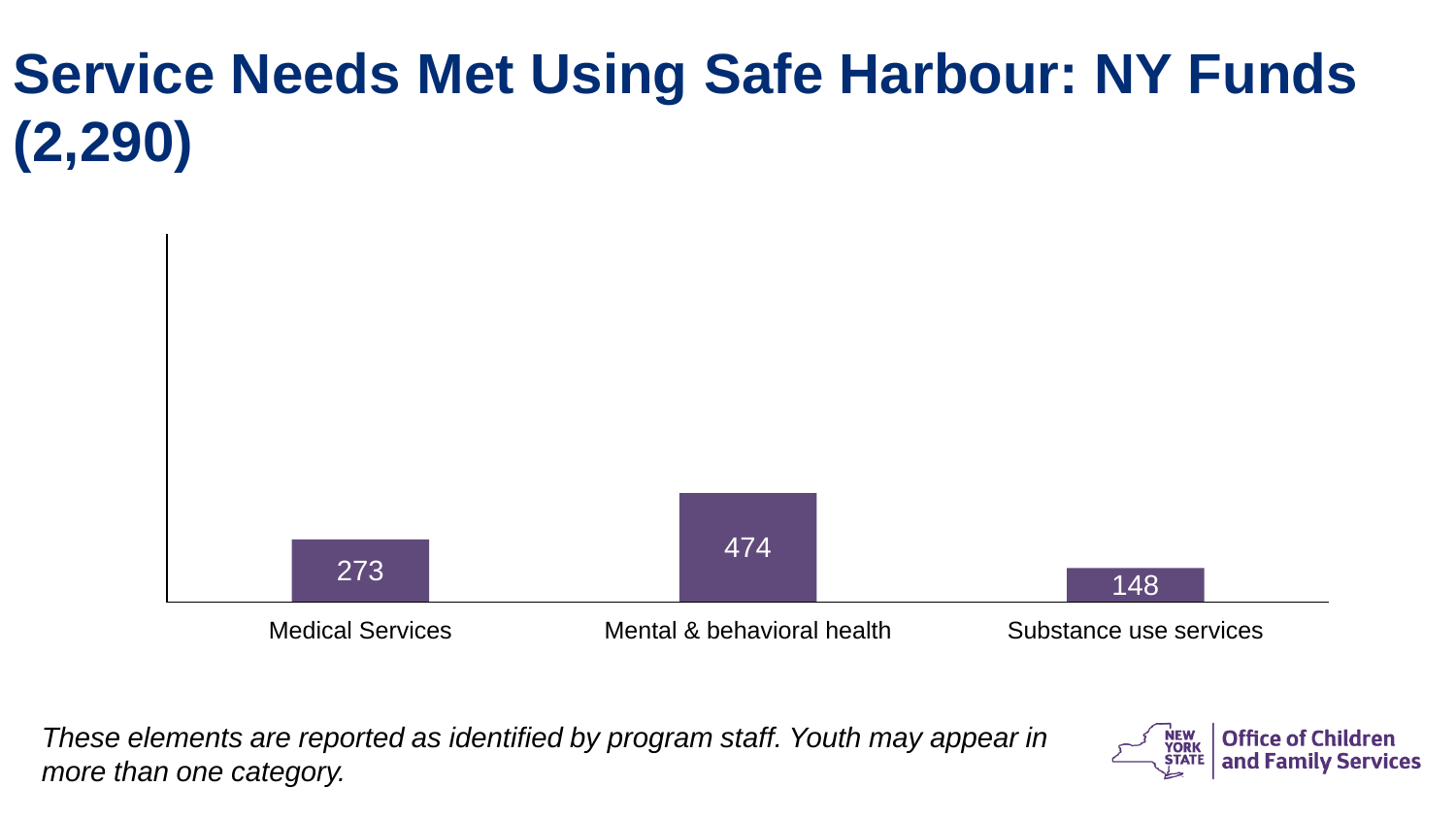## **Service Needs Met Using Safe Harbour: NY Funds (2,290)**



*These elements are reported as identified by program staff. Youth may appear in more than one category. Shown here are the most common written responses for "Other."*

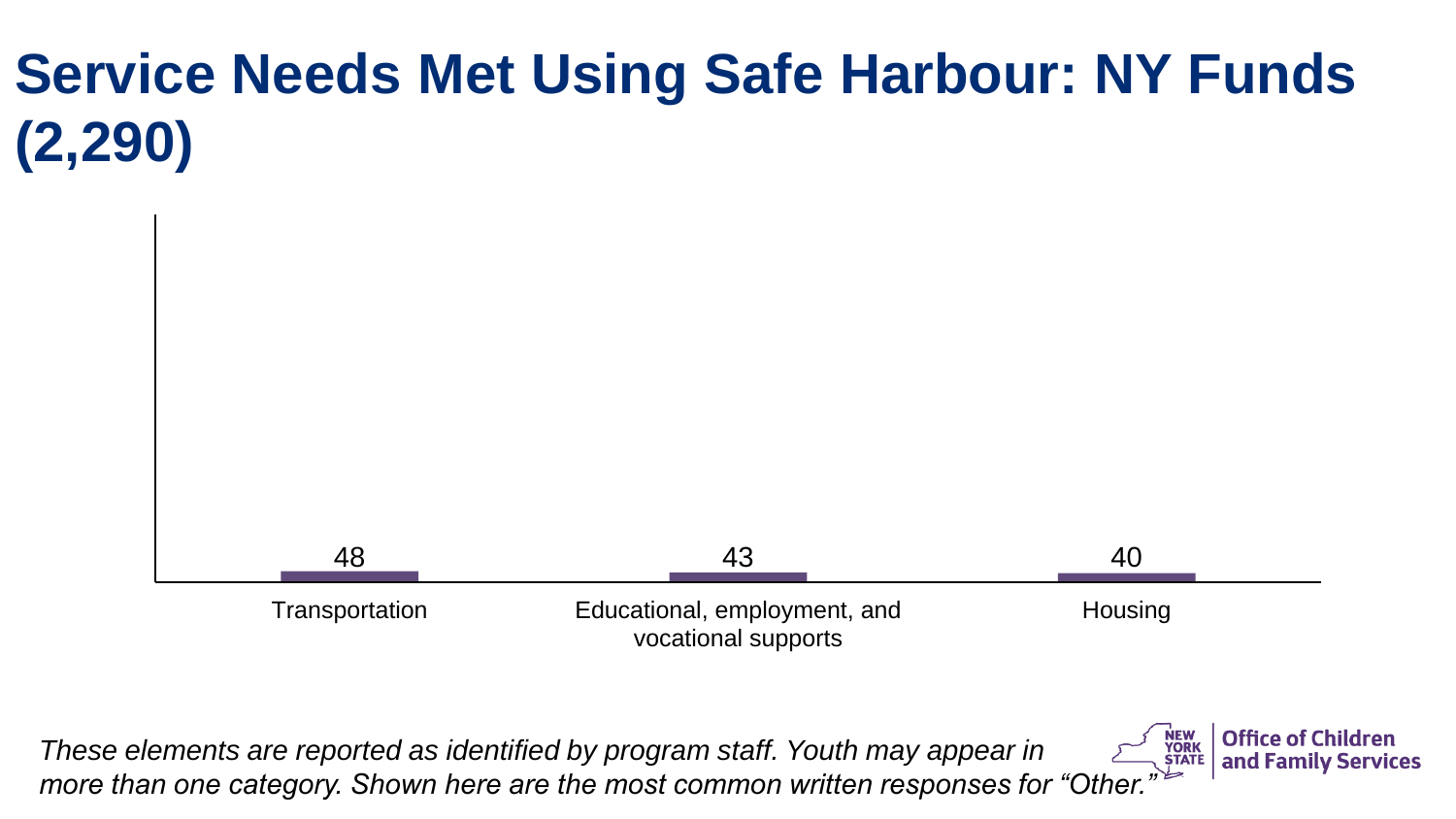# **Street Outreach**

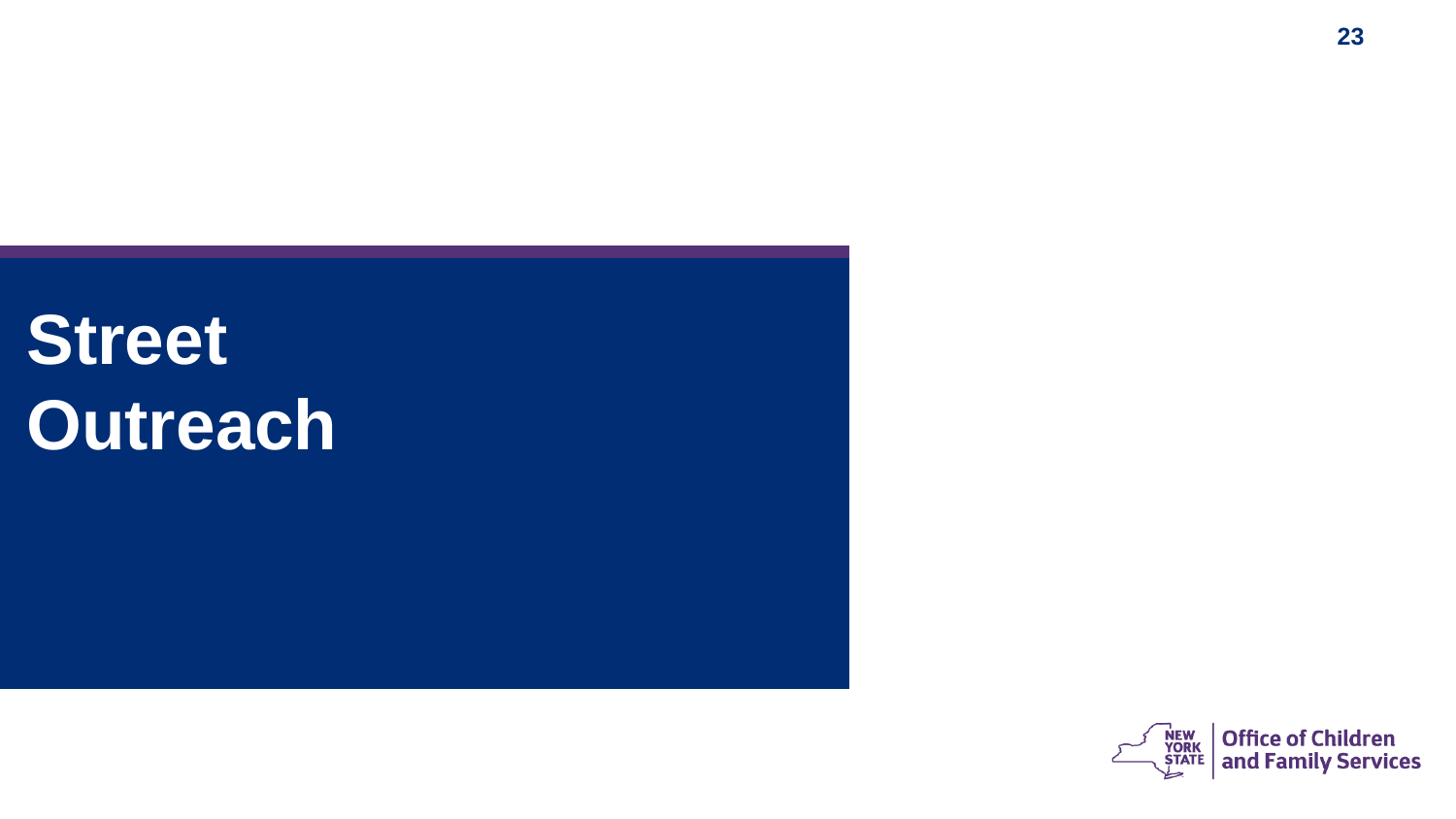## **Street Outreach**

Data from counties that funded street outreach services through Safe Harbour are included in this section. The population of youth reflected in this data is separate and apart from the youth presented in the previous slides.

- **6 counties** supported street outreach services using Safe Harbour funds.
	- The 6 counties include: Albany, NYC, Oneida, Orange, Saratoga, and Schenectady
	- Other counties have local street outreach services supported by other means; this data is not reported here.
- **220 youth** were engaged by street outreach services supported with Safe Harbour funds.
	- The purpose of street outreach is to connect with vulnerable youth to distribute items that meet basic needs and offer information about local services.
- Youth living in the streets or who are unstably housed are inherently at risk of sex trafficking. 53 of the youth (**24%**) contacted via street outreach were also identified as experiencing or at-risk of **labor trafficking**.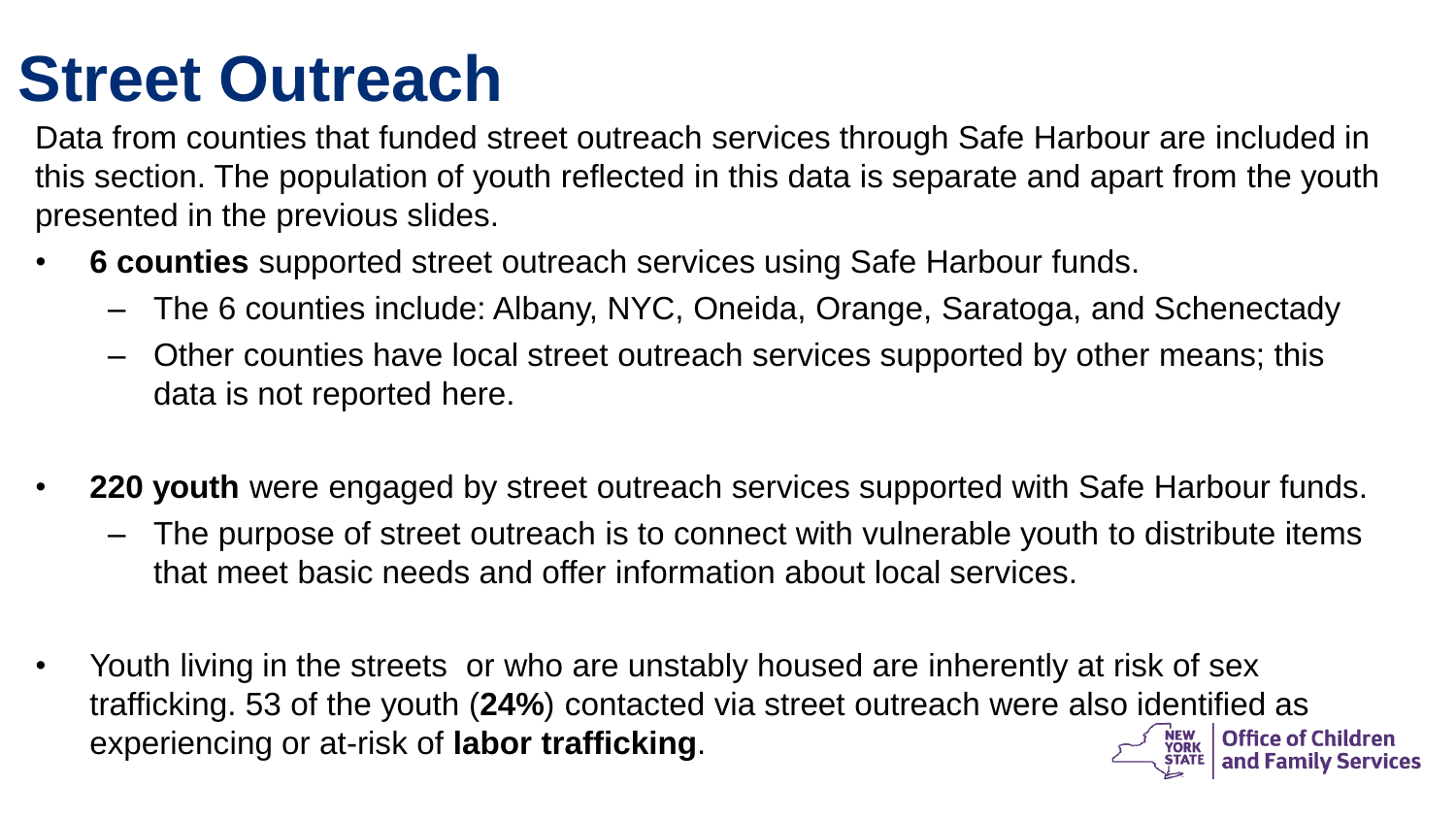## **Age of Youth Contacted (220)**

By Safe Harbour: NY-funded Street Outreach

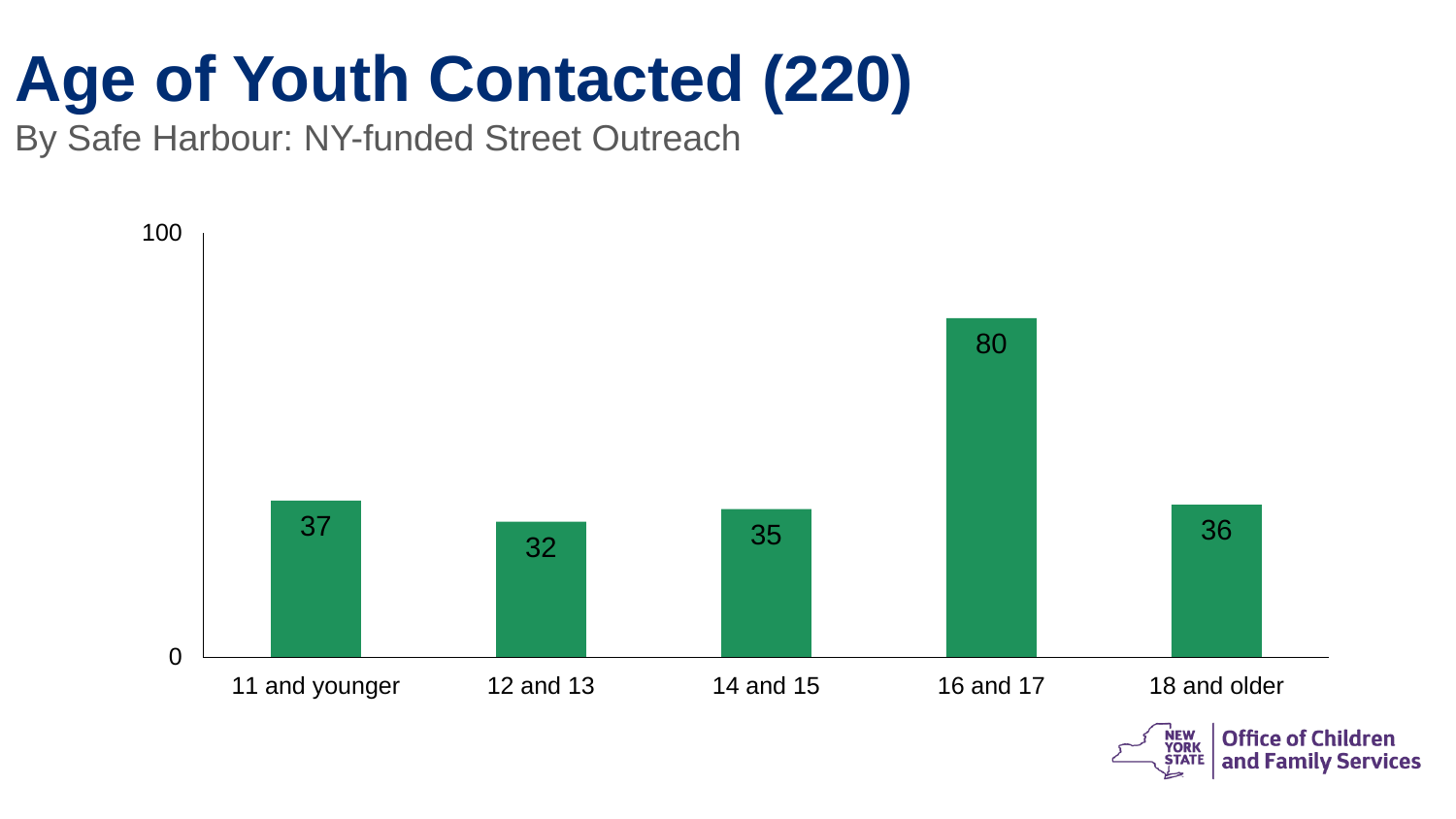## **Gender Identity of Youth Contacted (220)**

By Safe Harbour: NY-funded Street Outreach

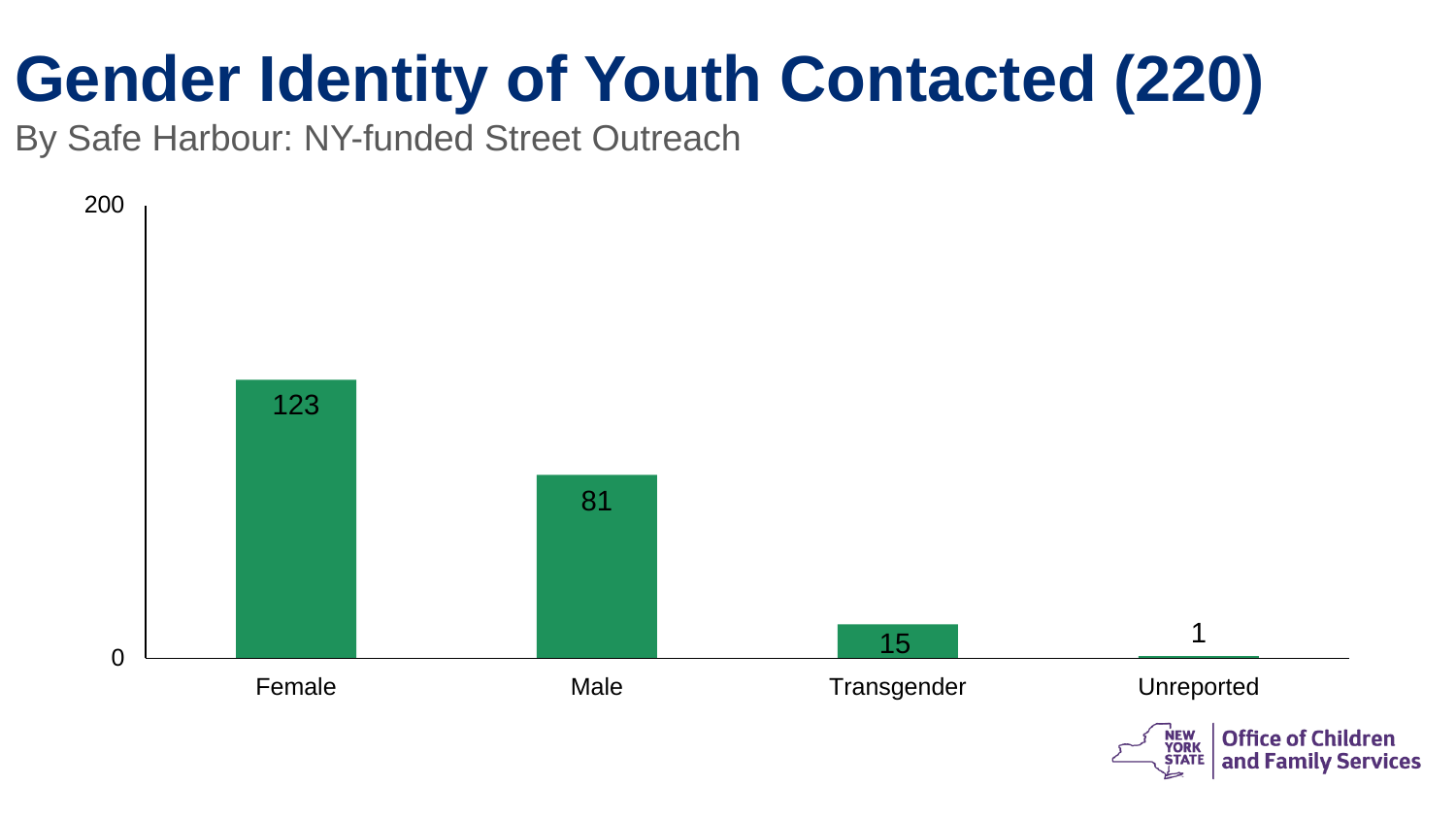## **Sexual Orientation of Youth Contacted (220)**

By Safe Harbour: NY-funded Street Outreach

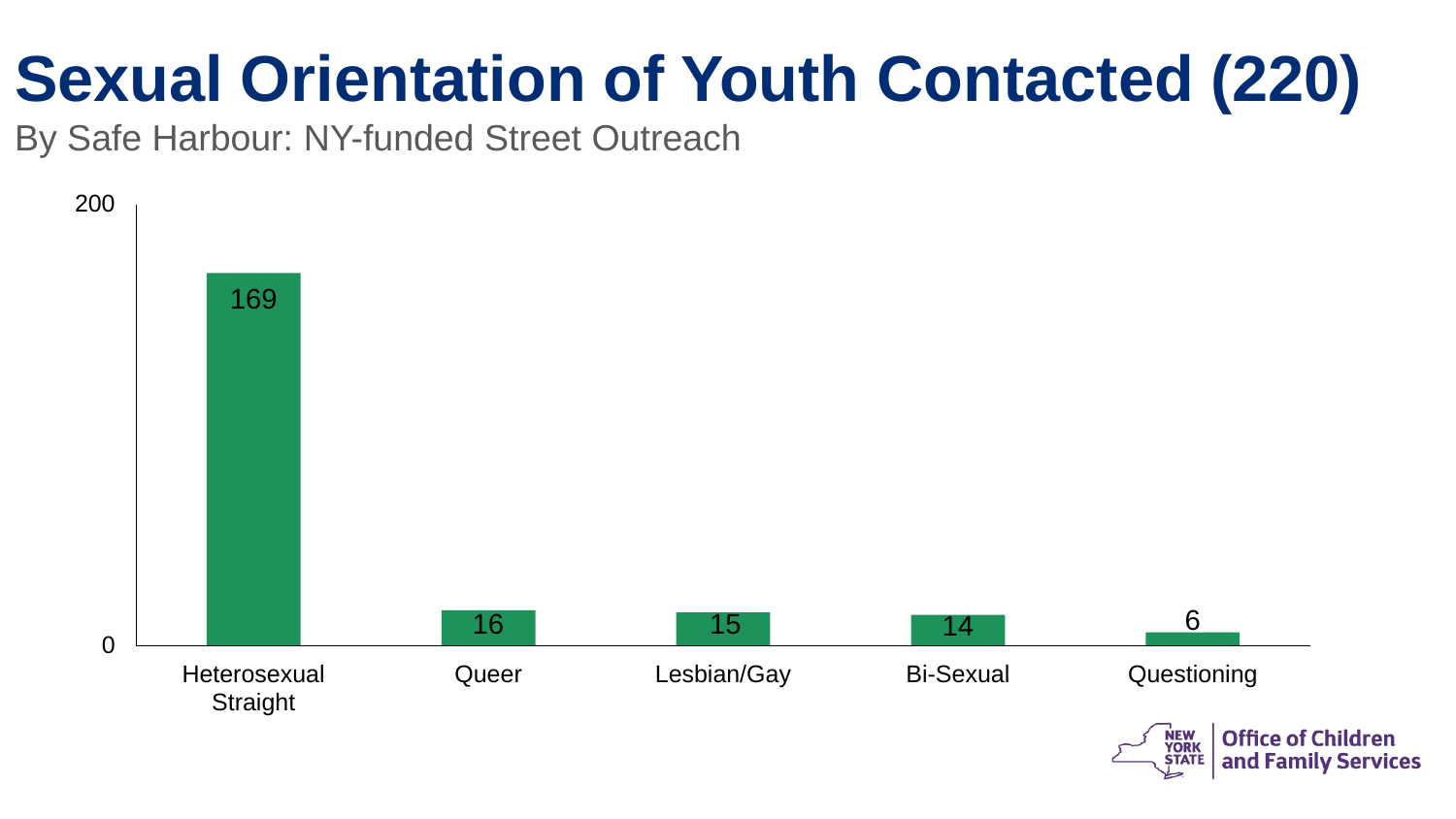## **Racial Identity of Youth Contacted (220)**

By Safe Harbour: NY-funded Street Outreach



Office of Children and Family Services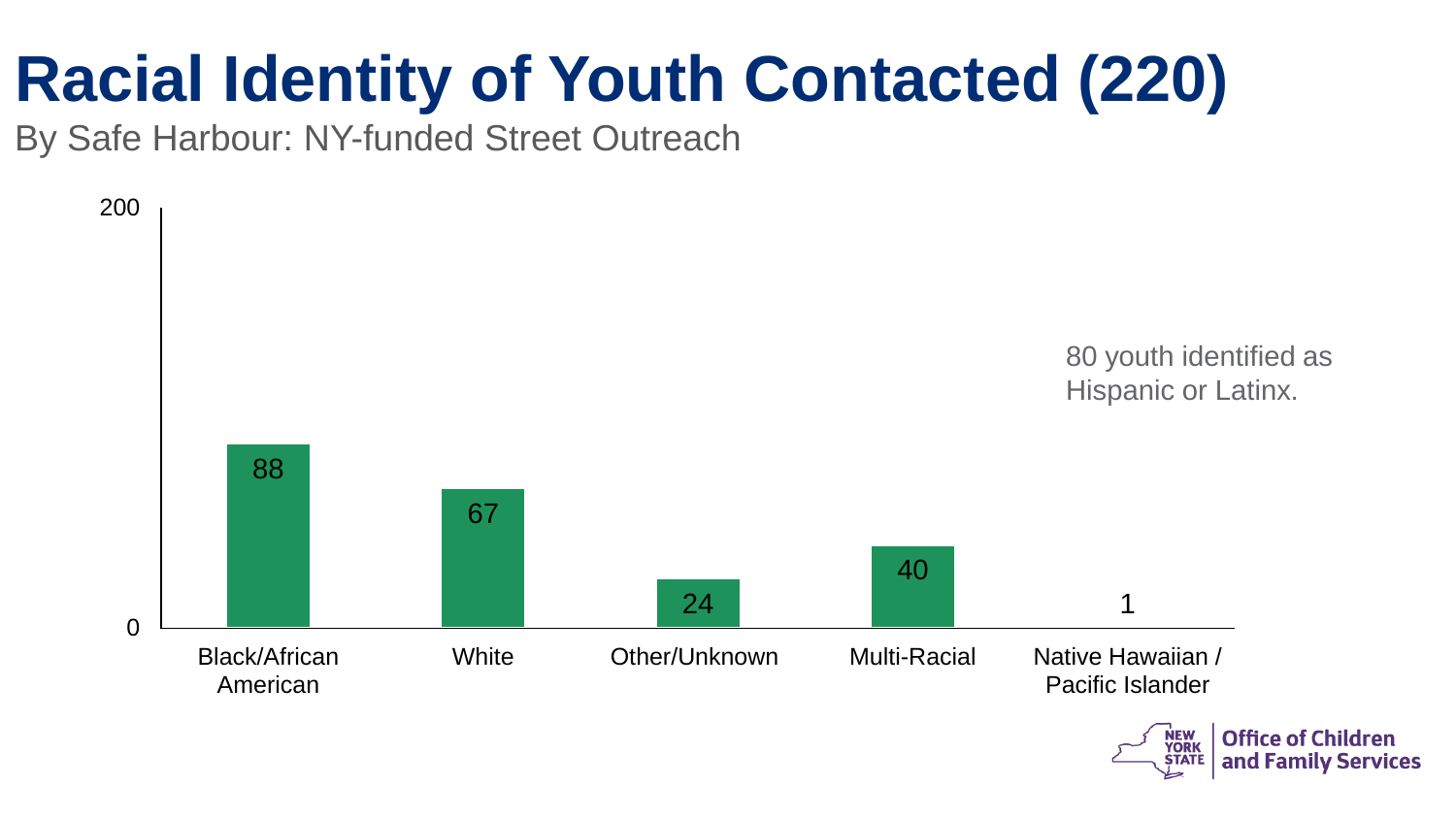# **Community Outreach & Education**

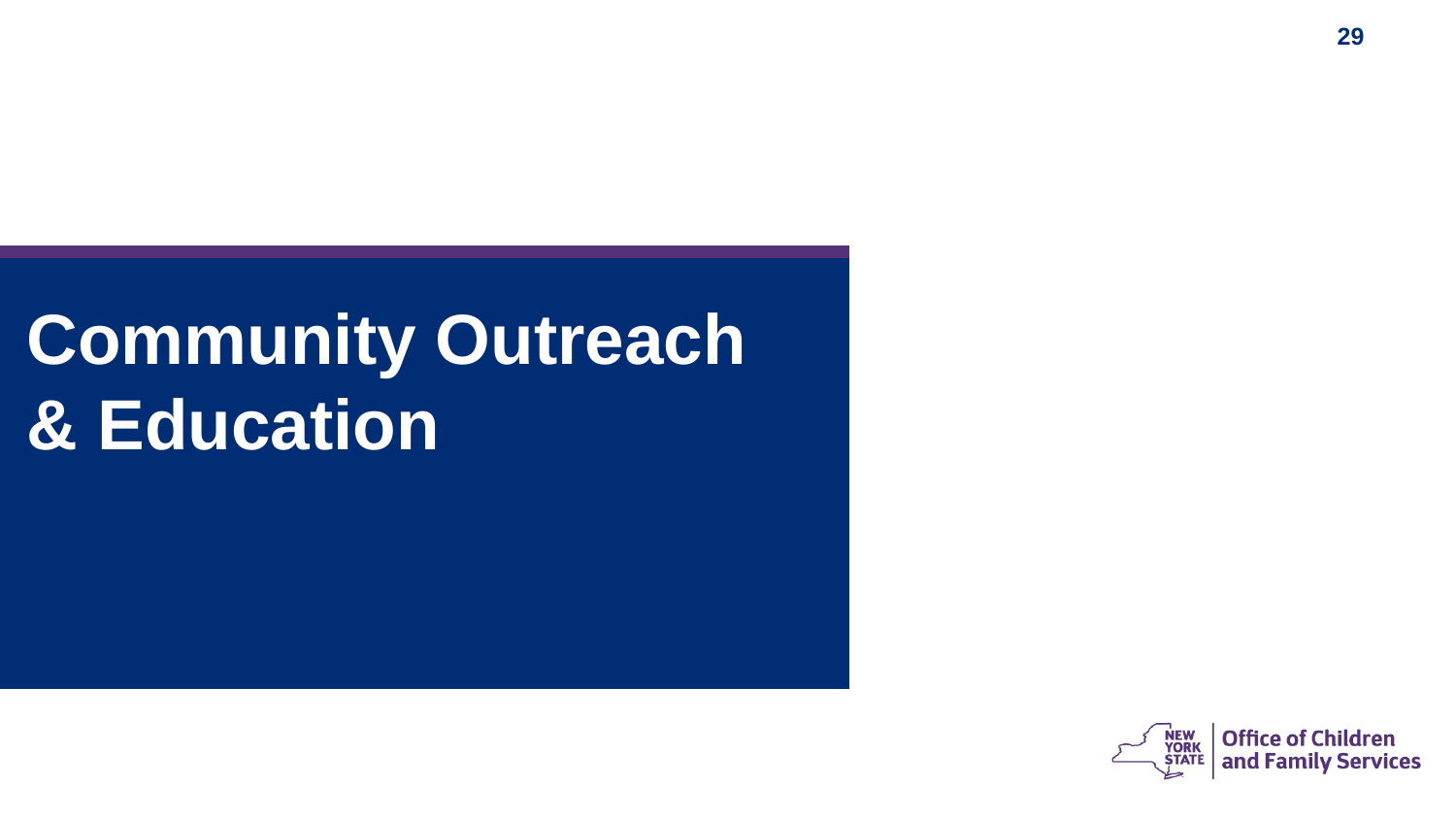## **Community Outreach & Education**

- **26 counties** supported outreach and education using Safe Harbour funds.
	- The 26 counties include: Albany, Broome, Chautauqua, Clinton, Dutchess, Erie, Herkimer, Madison, Monroe, Nassau, Niagara, NYC, Oneida, Onondaga, Orange, Oswego, Putnam, Renssealer, Rockland, Saratoga, Schenectady, Schuyler, St. Regis Mohawk, Suffolk, Ulster, and Washington
	- The purpose of these events is to connect with youth at schools, in group homes, and other settings to provide information about trafficking and local services.
- Counties hosted over **517 events** where **more than 500 youth** participated.
	- Programs participated in an additional 27 community events to raise awareness.

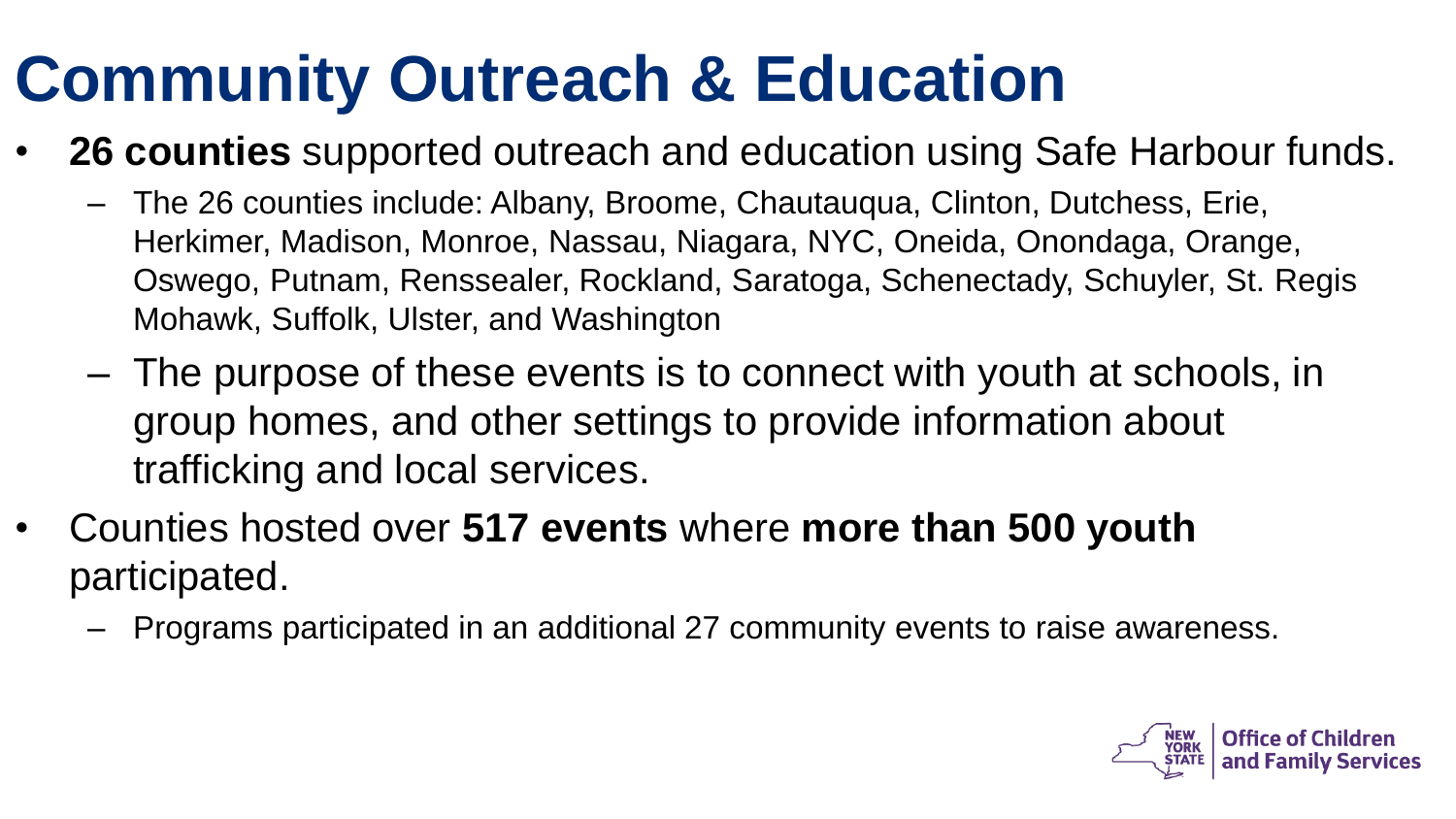## **Youth Engagement Events (517)**

Materials & Curricula Used